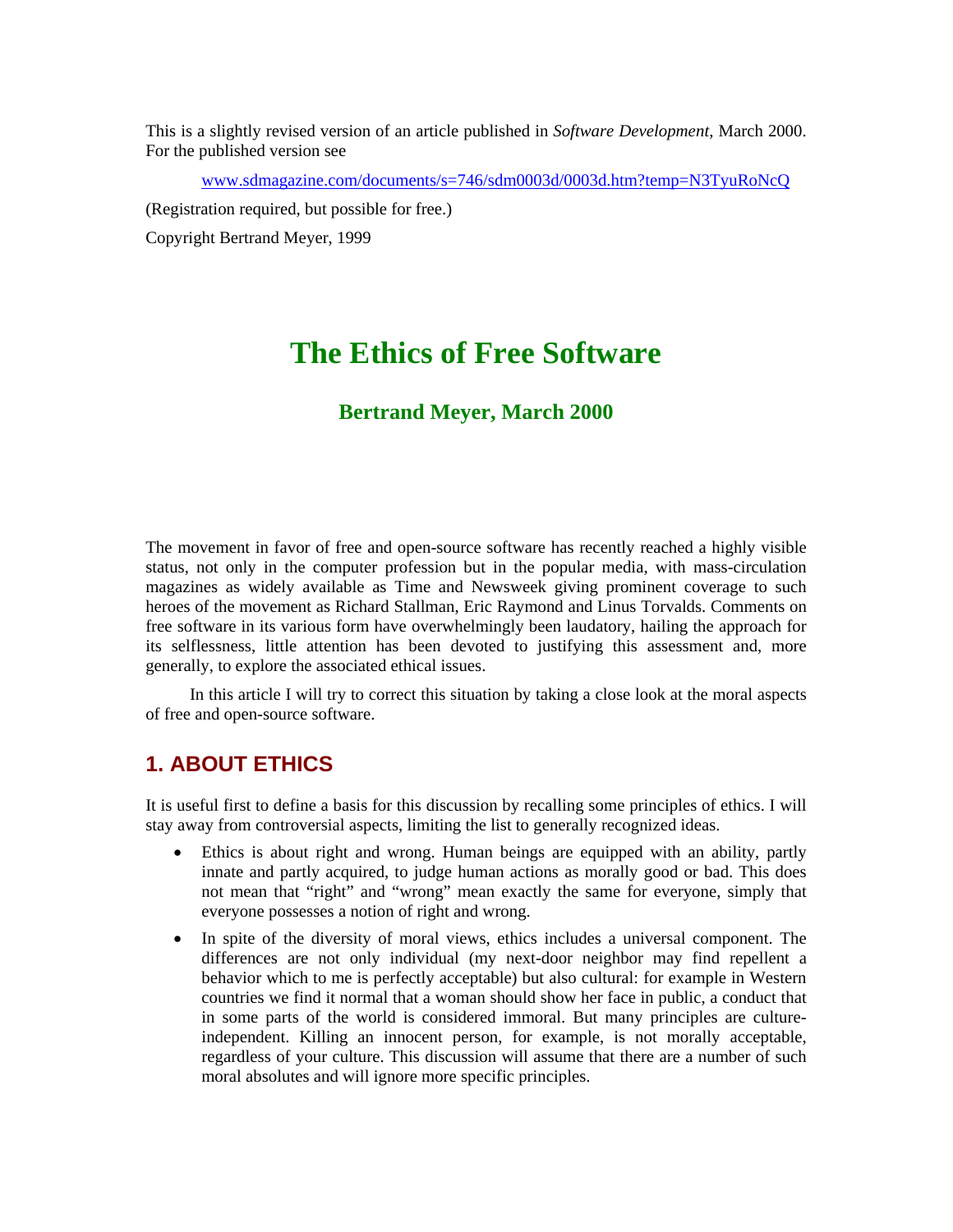- Ethical rules may be rated as more or less important. Most people would accept all of the following as consequences of moral imperatives: do not litter a public park by disposing of a paper napkin on the lawn; if you are sitting in a bus and see that an obviously tired elderly person cannot find a seat, cede yours; do not steal from the corner grocery store; do not kill the next person that you see walking peacefully down the street; do not send tanks, troops and aviation to grab land from your neighboring country. But some of these are more fundamental than others, meaning in particular that corresponding violations are more repulsive than others (perhaps, for these examples, in the order given).
- Human beings have both good and bad impulses. A society in which everyone is evil all of the time would be impossible to manage; but in no society is everyone good all the time.
- One should judge people on their actions. Intentions can sometimes provide extenuating circumstances, but what counts is what people voluntarily do, not the reason they have, or invoke, for doing it. Hell is paved with good intentions. Aside from other reasons, limiting ourselves to judging deeds, not thoughts, is easy to justify on purely pragmatic grounds: you can observe my actions, or at least their results; you cannot tell whether my excuses are real or imagined.
- Not causing unjustified loss of human life is one of the universal moral imperatives.
- Not damaging someone else's reputation through misrepresentation is another.
- Not acquiring someone else's legitimate property against his will is yet another.
- Justly remunerating someone else's services is related to the preceding one.

The word "justly" makes the last principle perilous to apply in practice, since fairness is a subjective concept. Since this discussion is only about ethics, we cannot resolve the issue fully because this would involve economics (in a market economy, fairness is a tradeoff between demand and supply). You, my publisher, may offer me \$100 for my latest novel, adding that it's really boring and you are doing me a favor, whereas I, having spent five years on it and being convinced that the result is —frankly — brilliant, scream that anything less than a million would be a moral outrage. Ethics won't bring a resolution here, only economics and the strength of our respective negotiating positions. But if I accept your proposal and the next day you sell the rights to Steven Spielberg for \$10 million, many people will consider that you have done me wrong ethically.

An area perhaps more directly related to ethics than economics is the law. In an ideal world, there might be perfect identity between the legal and the moral. But not in the real world. What's legal is not necessarily moral: it is not very moral to say nasty things to your mother on her birthday, but you're not violating any laws. What's moral is not necessarily legal: not so long ago Southern US states forbade a white person from bringing a black acquaintance into a "whites only" public place, contradicting the obvious moral imperative that one should not discriminate against people because of the color of their skin. It would be exaggerated and cynical to infer that there is altogether no connection between ethics and the law; but at most what the law will give us (even if we exclude obviously immoral laws like the last one cited) is, rather than an absolute criterion, a rough indication, valid for a particular place at a particular time, of practices deemed socially desirable, partly for moral reasons and partly for others.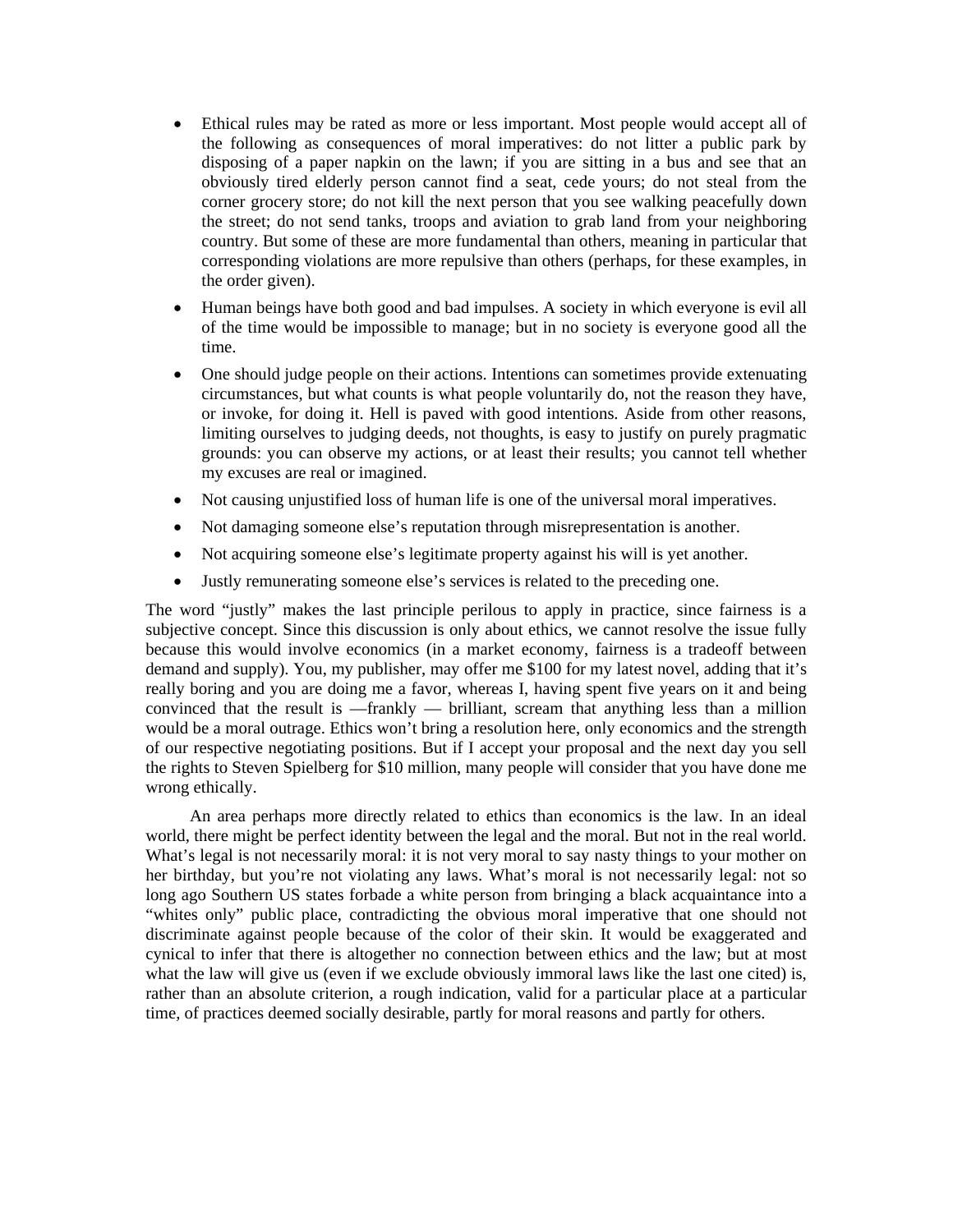### **2. ABOUT FREE SOFTWARE**

Even among the proponents of Free and Open Source software the definition of these terms is a constant source of controversy. For example the GNU project (at http://www.gnu.org/philosophy/free-software-for-freedom.html) chides Eric Raymond's Open Source initiatives for attempting to trademark the term "open source". It also criticizes many providers of free software such as Apple (see www.gnu.org/philosophy/apsl.html), the Berkeley Unix Software distribution (bsd.html in the same directory) and Netscape (netscape.html) for not observing the exact GNU definition of "free", or using license terms different from those of GNU. It would thus be futile to attempt to provide a comprehensive definition here. For the present discussion, however, the general scope is clear; we consider software that:

- Is legally available from without payment from at least one source (which does not preclude other sources from offering it for payment, for example to people who want a distribution on CD rather than downloaded, or require commercial support).
- Can be used for commercial as well as not-for-profit development, even by people who have not paid for it. (There may be some restrictions on commercial uses, for example the requirement that additions to the free software be free too.)
- Can be obtained in source code form, and hence modified.

Until it arrives at a more precise set of definitions (in section 3), this discussion will use the term "free software" to denote products that satisfy the properties listed above. Note that this is not the definition promoted by the GNU project, which, as we will see, uses "free" in a much stronger sense. The intent is not to fight over terminology, but simply to make do with the limited number of terms in the English language. In addition, the rapidly growing interest in "free" software extends to many products that would not be considered free under the GNU definition, but fall well within the one above.

The growth of free software has indeed been remarkable in the past few years. One of the most visible results has been the Linux operating system, developed under the leadership of Linus Torvalds and nominally available at no cost (although usually installed from a CD obtained, for a price, from a commercial company). Other widely used free tools — some having for-a-fee variants too — include the TEX and LATEX document processing utilities, a quasi-standard for preparing theses in computer science departments; GCC, the GNU project's C and C++ compiler; Apache, one of the most widely used Web servers; the FreeBSD operating system kernel, a Linux competitor; the EMACS and VIM text editors. Through these and other products, the free software movement has already established an indelible mark on the computer industry.

Perhaps the most striking aspect of this movement is the worldwide availability of often talented software developers willing to contribute their time, energy and creativity to free software.

It is this pool of enthusiastic contributors, willing to work even without immediate monetary reward, that has led in part to the general feeling of goodwill surrounding the free software community.

It should be pointed out, however, that the existence of a community of dedicated, wellintentioned and sincere defenders of a cause is unrelated to the ethical value of that cause. As an example, one of the tragedies of the twentieth centuries has been the diversion of the energy and passion of countless honest and idealistic volunteers towards support for Soviet-style communism, a regime that cause tens of millions of deaths, uncounted cases of human misery, and the destruction of civil society in entire countries. This example is obviously not a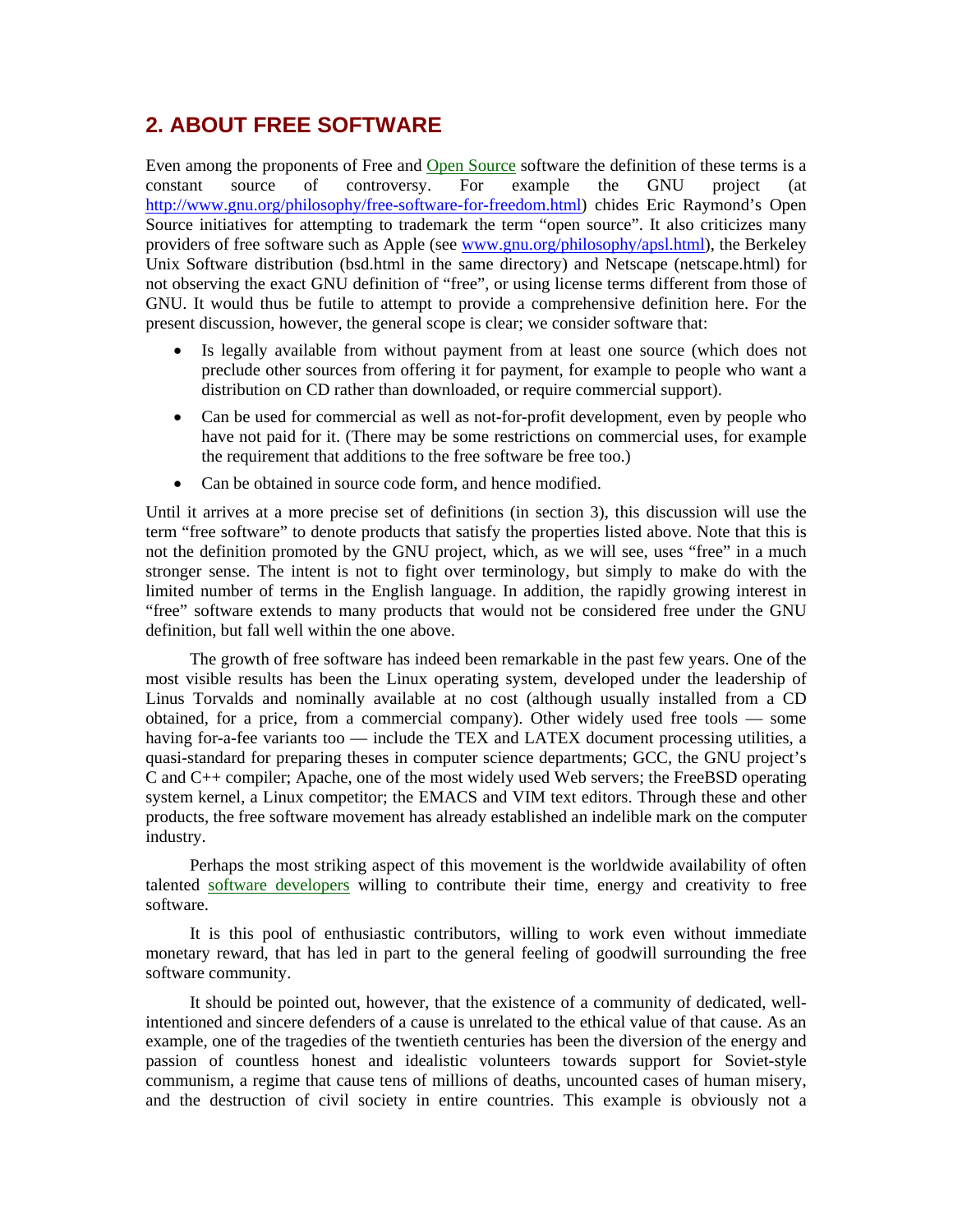comparison with the free software community, simply a reminder that no idea can be justified on the basis of the quality of its supporters. The observation works the other way too: bad people can defend good causes. A corrupt and dishonest politician may sincerely support principles of democracy and freedom. His personal failings do not disqualify the ideas of democracy and freedom any more than the Nazi regime's impressive building of autobahnen disqualifies the merits of freeways.

## **3. THE ECONOMICS OF FREE SOFTWARE**

The term "free software" (with the earlier definition, implying availability at no cost) is almost always a misnomer since software is produced by humans and in modern societies no human can live without money; so even if no one paid for the software someone must have paid the software developer. In practice the only possible cases are the following:

- The software developer may have a personal fortune freeing him from the monetary concerns of most of his fellow human beings. Although this case may have occurred in connection with free software, I am not aware of any example. We may treat it (if it arises) as a special case of the next one.
- The software developer may have other sources of income, paid by an employer or client as compensation for services unrelated to the free software. The developer may then, in his own time and using his own resources, without direct or indirect participation of the client or employer, and without violating agreed restrictions on external activities, develop products that he makes available as free software. As will be clear from the other cases, this is in the only case in which it is really appropriate to talk of "free software", although this term is in fact too weak; "*donated* software" would be more accurate.
- Many public institutions such as universities will release for general use most of the software developed by their employees (although, as universities around the world are being pressed by the purse-string holders to enhance their economic value, and recognize the economic potential of the software they develop, this generous attitude is not as universal as it used to be). In this case the software may be free to its users but it was not free to produce. "Free software" is a misnomer; one should talk, in the case of public universities, of Taxpayer-funded software. For example the GNU Eiffel compiler was developed at the University of Nancy by employees of that university who (in contrast with commercial Eiffel vendors, who need paying customers to survive) get every month a salary from the state, whether the users are happy or not with the product. This is a typical case of taxpayer-funded software.
- Companies may find it beneficial to release some of their software products without asking for a fee. The goal may be: favorable publicity; an attempt to establish the company's chosen solution as the standard, thus gaining a competitive edge and moving technologically one step ahead of the competition; a desire to get rid of maintenance costs and efforts by offloading the work to unpaid (or more commonly paid by someone else) volunteers; a sincere effort to help the community; several of the above. In this case we should again not talk of free software; the phrase should be "*privately funded* software".
- It may be useful to define a special case of the previous two for situations in which the developers were not officially required by their supervisors to develop the software, but did it anyway on company time, or using company resources, or both, and were then authorized to release for free. For example Richard Stallman's description (at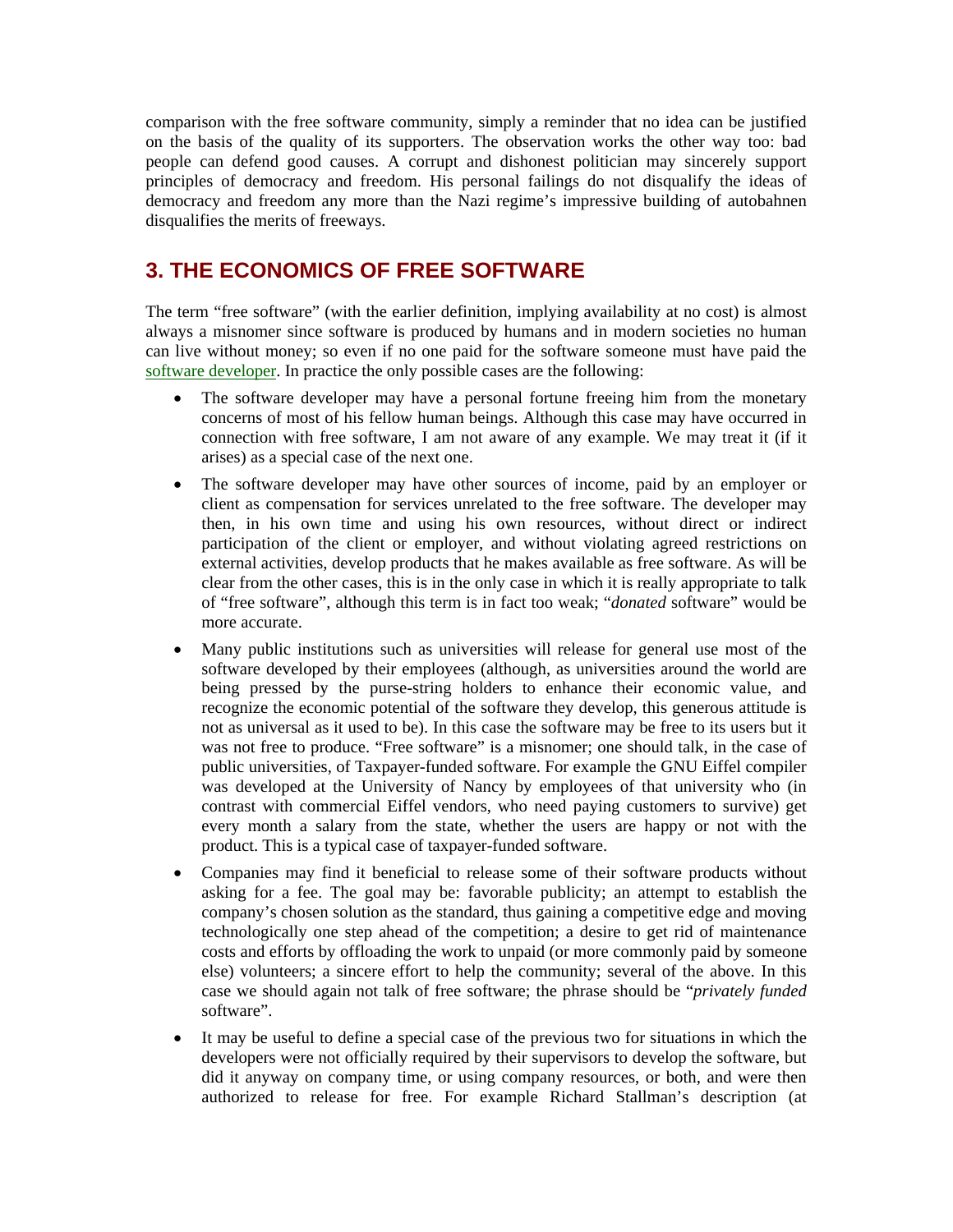www.april.org/actions/rms/10111998/texte.html) of the origins of his EMACS editor, one of the most visible early examples of free software, makes it clear that this happened as part of his job as systems programmer at the Massachusetts Institute of Technology. Although this is very close to the previous two cases, we may use the more specific terms "Taxpayer-sponsored software" and "Privately-sponsored software". Even the icon of free software, GNU, started in the same way according to Stallman (on the page just cited)1:

*"So I resigned from MIT and I started to write the GNU system in January of 1984. Fortunately the lab's director allowed me to continue using the lab's computers. I assume that I could have found machines elsewhere, since the EMACS program I had written was rather respected, but that way I didn't have to look."* 

The story goes on to state that Stallman later "resigned" — presumably meaning that he stopped using the MIT's machines, since it appears from the above that he had already resigned — because "sometimes, universities take software written by their employees to sell them as proprietary products". (What a shame indeed: that a university would think it has any rights at all on products developed by people it pays, on machines that it owns!)

The categories identified here — donated, taxpayer-funded, privately-funded, taxpayersponsored and privately-sponsored — seem to exhaust the economic possibilities; they provide precise and accurate terminology, more useful in practice than the catch-all term of free software.

### **4. VOICES FROM THE REVOLUTION**

 $\overline{a}$ 

Many of the contributions of the free software community are admirable. Highly disturbing, however, is its common hatred and slander of the commercial software world.

Richard Stallman from GNU and the Free Software Foundation (FSF), the best-known figure of free software, professes an absolute refusal of any notion of commercial software. Software should be free, period. A few samples from the GNU and FSF web pages include:

- "Signing a typical software license agreement means betraying your neighbor: 'I promise to deprive my neighbor of this program so that I can have a copy for myself.'" (www.gnu.org/philosophy/shouldbefree.html.)
- "When a program has an owner, the users lose freedom to control part of their own lives." (www.gnu.org/philosophy/why-free.html.)
- "The system of copyright gives software programs 'owners', most of whom aim to withhold software's potential benefit from the rest of the public. They would like to be the only ones who can copy and modify the software that we use." (Same URL.)
- "I think that to try to own knowledge, to try to control whether people are allowed to use it, or to try to stop other people from sharing it, is sabotage. It is an activity that benefits the person that does it at the cost of impoverishing all of society. One person gains one dollar by destroying two dollars' worth of wealth. I think a person with a

<sup>&</sup>lt;sup>1</sup> The reference cited is a transcript of a lecture given in Paris by Dr. Stallman, in French, in November of 1998. The citation, as well as two later ones from the same source, is a literal translation into English.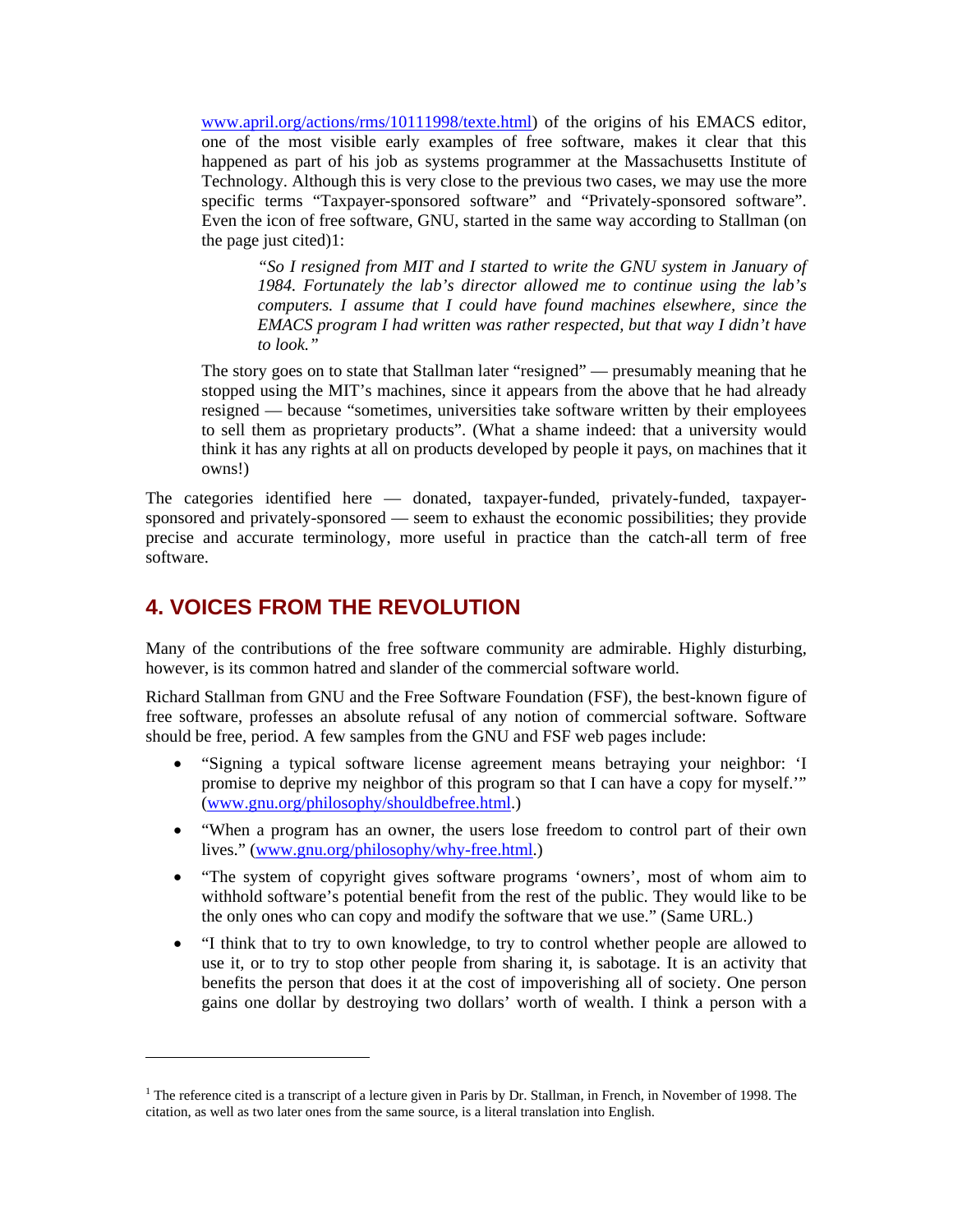conscience wouldn't do that sort of thing except perhaps if he would otherwise die." (BYTE interview, www.gnu.org/gnu/byte-interview.html.)

And so on (there are countless other examples). These are strong indictments, based on moral terms. They are morally unjustifiable. Nowhere in the hundreds of pages of GNU and FSF literature is there any serious explanation of why it is legitimate, for example, to make a living selling cauliflowers, or lectures (as a professor does), or videotapes of your lectures, but criminal to peddle software that you have produced by working long hours, sweating your heart out, thinking brilliantly, and risking your livelihood and that of your family.

This absence of rational justification for the extremist view that all commercial software is evil is all the more striking given that some other parts of the GNU/FSF literature can be serious and reasoned. Its criticism of software patents, for example, is often cogent, and takes the trouble of presenting the opposite view to refute it. As soon as the discussion is about free software — and that's where it is much of the time — argument yields to excommunication.

The only stated justification for the indictment of commercial software — apart from nostalgic reminiscences of how nice life was in the early days of the MIT Artificial Intelligence Laboratory, and how horrible it became when printer manufacturers started distributing the software in binary form, a tale that may elicit sympathy from the reader but hardly has any universal moral value (I too remember fondly when you could get access to US National Parks for free by just showing a foreign passport, but that doesn't mean the National Park Service has suddenly turned evil) — is that software is different from other wares since it can be reproduced so easily. But this does not stand a minute's scrutiny. The difference is a matter of degree, not nature; software reproduction always costs something, even if it is as little as a dollar for a CD, one cent of network connection time for an Internet download, or the marginal cost of using up more memory. With a good scanner or photocopier, you can reproduce a book, too, for very little money these days. Yet another example is TV signals from satellites, which unlike software are in fact truly free to reproduce once you have paid for your own antenna and receiver. We may grumble at having to pay for a mere wave in the ether, but is it immoral? Most people don't think so, accepting instead that it would be immoral to obtain the contents of the signals without economic compensation to the people — producers, actors, technicians who worked to produce it.

In any case the idea that a low reproduction cost should imply a free product has no rational basis. In fact no known moral law implies that purchase cost should even be related to production cost. I may find ridiculous the idea of paying eight times as much for a BMW as for a Toyota Corolla if I guess that it costs far less than eight times as much to produce; but that doesn't make BMW guilty of moral horrors. This is a purely economic issue (how much is prestige worth to the buyer?).

A social philosopher preoccupied with fairness might argue that, as every American is entitled by birth to an affordable car, denying it is a moral outrage; but this is unrelated to the issue since Toyota's cheaper prices are presumably due not to superior social awareness but to a self-serving business strategy — the decision to target a different market.

The GNU and FSF view is that it is OK to sell anything except software. (To be precise, I have not found any example of something else whose selling they find immoral; satellite signals might seem a logical candidate.) Computers are OK; services are OK. But if the work of your life is a great software package, trying to make a living out of selling it — unless you also give it away, an immediate business-killer — is a moral abomination. It should be pointed out here that history suggests the reverse moral lesson. Until the 18th century, writers were ripped off by publishers. The gradual imposition of a copyright (due largely in France to Beaumarchais, author of the Barber of Seville and the Marriage of Figaro as well as smuggler of arms to the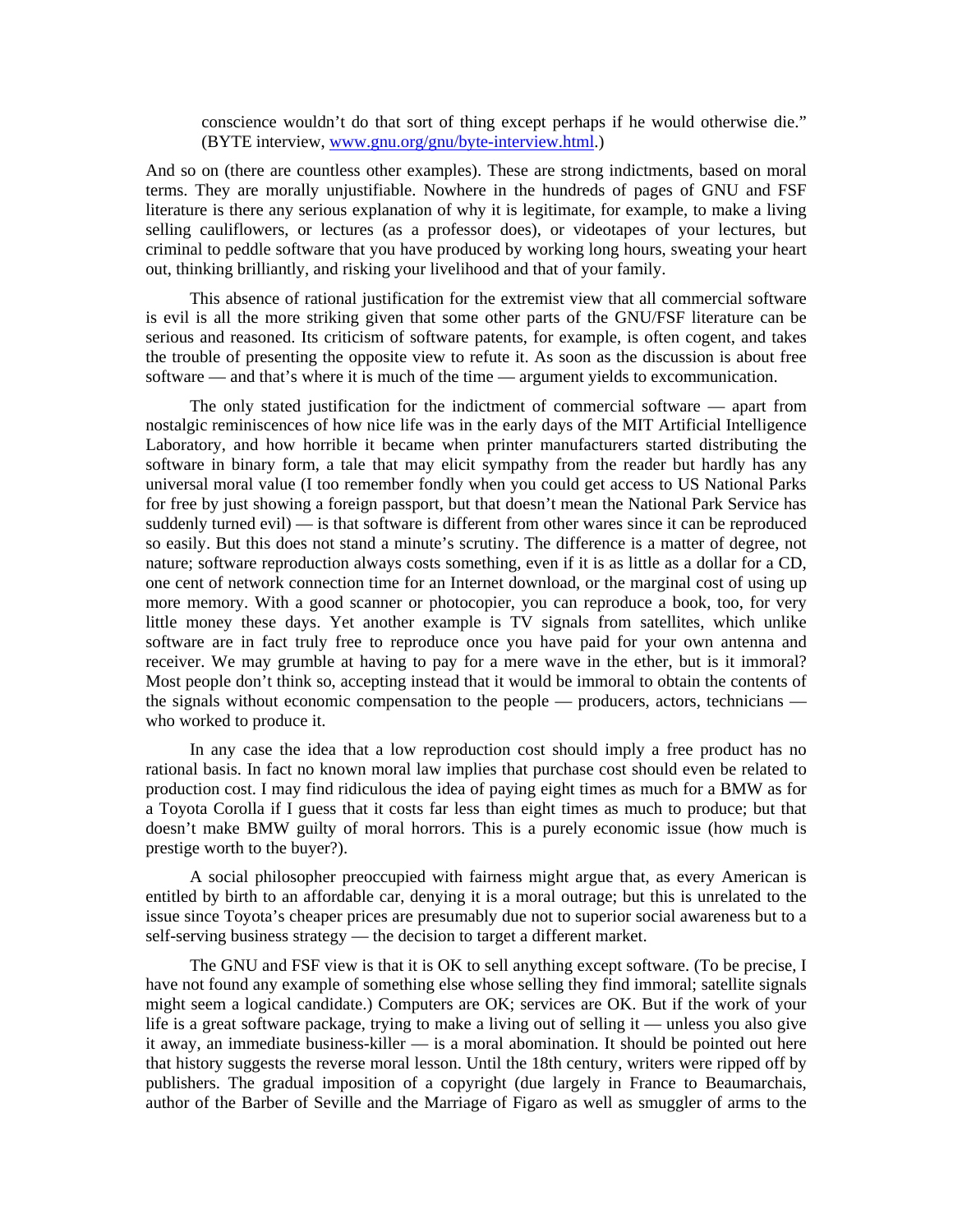American Revolution) was a major moral correction, re-establishing the rights of the creators. The new idea was that the "software" (the abstract contents) had a value, not just the "hardware" (the actual paper, leather and ink making up a physical book). One of the first authors to benefit from this new economic order was Voltaire, who used his great wealth, arising originally from the sale of his books — his software —, to fund his lifelong fight against tyranny and injustice. The extremist free-software view would have us return, for software, to a pre-eighteenth-century world: you can make money from selling CDs, but cannot protect the contents of those CDs!

GNU's and FSF's use of moral terms to indict commercial software providers, without any moral basis, relies on a perverse distortion of language. The authors take pains to explain that "free" means not cost-free but available for modification by anyone. Free as in free speech, the cliché goes, rather than free beer. This is acceptable: after all, the word "free" is ambiguous in English, whereas other languages distinguish between liberty (as in *libre*) and zero cost (as in *gratuit*). It is common, in scientific and technical discourse, to use a term from everyday language in a specialized sense, as long as you state your definition precisely and stick to it. But the use of "free" and "freedom" in the GNU literature is far from neutral. Much of that literature is in effect a pamphlet demanding "freedom" for software developers. The GNU license itself reads not like a license but like a manifesto against the evils of proprietary software. These passionate speeches, based on a specialized notion of "freedom", use the universal appeal of this word, derived from centuries of humankind's struggle for freedom in the usual (political and moral) sense of the term, to defend the authors' own agenda, based on a narrow and controversial notion of freedom.

This distortion — the hijacking for private purposes of a word that holds such a sacred aura for most people — is unethical.

Extreme analogies are another dubious rhetorical device. One of the first comments one encounters in the GNU pages (www.gnu.org) is a comparison to the Soviet Union:

> *"All four practices* [of the Software Publishers Association, to prevent theft of software] *resemble those used in the former Soviet Union, where every copying machine had a guard to prevent forbidden copying, and where individuals had to copy information secretly and pass it from hand to hand as 'samizdat'."*

There is a comic side to such pronouncements; hearing the epitomes of capitalism — Microsoft and such — accused of bolshevism by a group that advocates collective property of all software seems bit far-fetched. In fact Bob Metcalfe, in a recent *InfoWorld* column, did not hesitate to write that "Richard Stallman is a communist". I do not actually think such comments are particularly useful; the best way to counter the sometimes outrageous attacks of the most extreme "freedom" advocates may be to keep a cool- headed, rational attitude, and not try to match their antics. (Dr. Stallman himself said, in response to a *Byte* interviewer, that he is neither a socialist nor a communist.)

It would all the same be a mistake to portray that group as slightly eccentric do-gooders. Their propaganda is a campaign of hatred against people whose only "crime" is to want to make a living out of the wares they produce. A recent encounter with Richard Stallman illustrates this attitude. Mutual friends had thought it a good idea to bring him and a commercial software developer to a dinner party in a restaurant. The software developer, curious about the idea of free software and interested in sharing ideas with a creative colleague with a different background, tried to open a friendly discussion with: "*I am a commercial software developer, but I appreciate much of your work and have in fact recently changed the terms of our free software license as a result of your observations*". Unfortunately, he never in the entire evening got to the "*but*", as the opening triggered an explosion of abuse to the effect that in such a case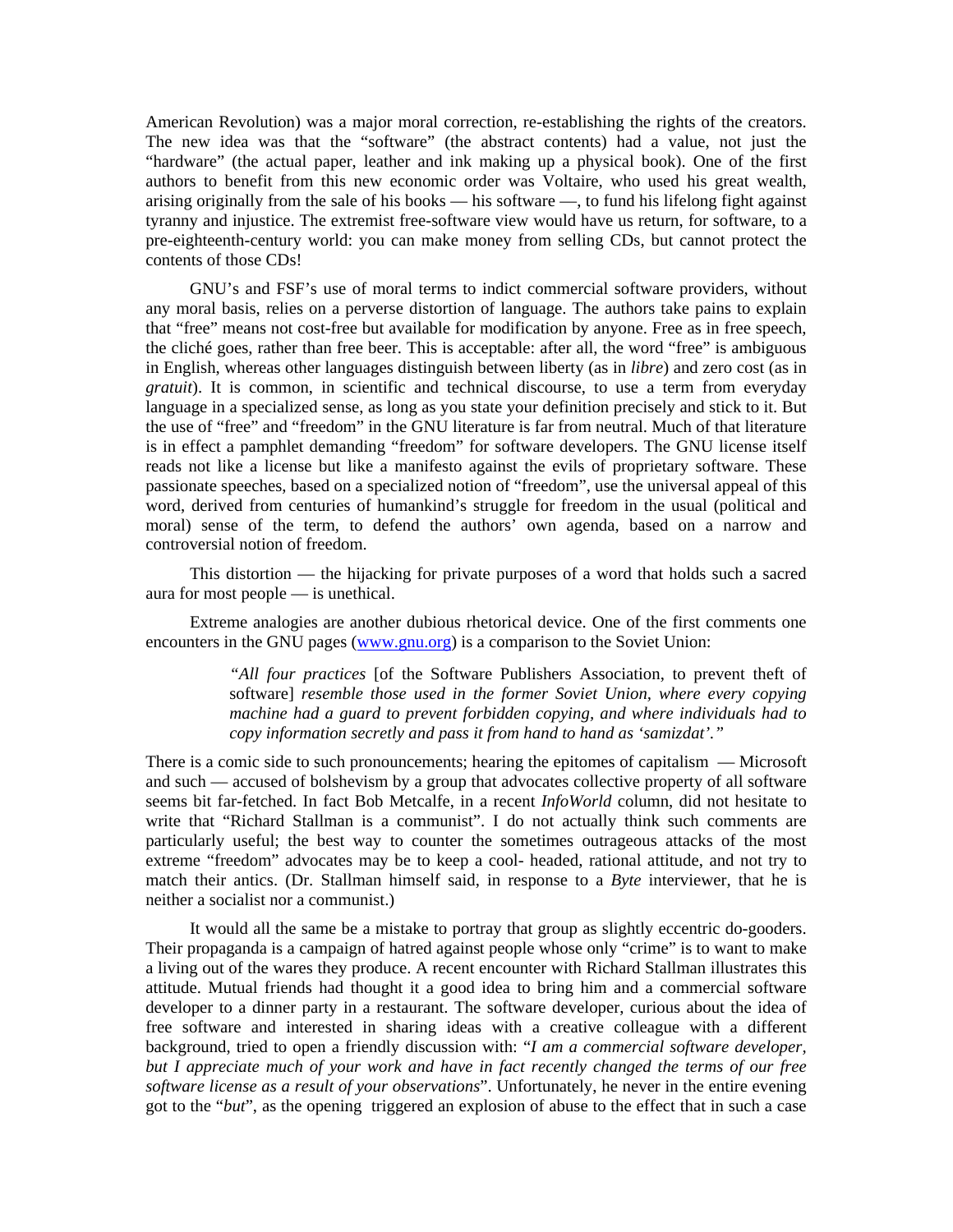there was not even anything to discuss, commercial software being the most horrible thing on earth and a denial of everyone's right to freedom. The rest of the evening, needless to say, was rather painful, as no one likes friendly overtures to be met with violent rebuke. It also led the commercial software developer, who until then had not been unreceptive to the quasi-universal eulogy of free software, to a much more carefully researched assessment of the pros and cons of the movement.

It is unfair, of course, to judge an idea from the character of its proponents. But in the case at hand the connection is close, as Dr. Stallman is the living icon of the free software movement, widely admired, imitated and idolized (almost like a sect leader) by his followers; he is also listed as the author of much of the GNU literature — the only one, in fact, in the documents that I have seen. So his attitude shapes much of the free software community's perception of commercial software.

That perception is that commercial software is evil. In fact, one of the catchy GNU links is entitled "*Is Microsoft really the great Satan?*". The page to which it leads (www.gnu.org/philosophy/microsoft.html) gives the answer. In short, yes indeed, but don't just pick on Microsoft; anyone else who "*denies users their rightful freedom*" (i.e. sells software) is just as satanic.

### **5. A SKEWED MORAL PERSPECTIVE**

The preceding citations indicate that free software advocates condemn commercial software vendors (meaning most of the industry) on the basis of moral absolutes. As later citations will show, they present themselves as generous benefactors of humanity. What is striking is the reduction of all software-related moral issues to one aspect, a special notion of "freedom", as if nothing else mattered. This leads to pronouncements that would be funny if they weren't also scary at times. Dr. Stallman writes at www.april.org/actions/rms/10111998/texte.html:

*"*[...] *scientists used sometimes to be able to cooperate even when their countries were at war. I read that once American soldiers who landed on an island of the Pacific Ocean, during World War II, found a building with a note saying: 'To American soldiers. This building is a marine biology laboratory. We put all our samples and reports in order so that US scientists can go on with our work.' Because, for them, they were working only for humanity. Not only for Japan. They wanted their work to be useful for humanity, regardless of the outcome of the war. But today we live in a state of civil war between small groups, in every country. In which every group acts to stop the others, hinder the others, hamper the others. It's sad."* 

Ethically, this is appalling. In the absence of a reference it is not clear where the anecdote comes from; but to cite as an ideal, without so much as a qualification, one alleged act of scientific chivalry from a country whose troops conducted World War II as an series of atrocities including countless war crimes, and to claim that the situation of today's peaceful industrialized societies is "*sadly*" worse (a "*civil war*") because some selfish people refuse to share the source of their software, shows a noxious contempt for the hierarchy of ethical values. What would a survivor of the horrendous Singapore POW camps or the Rape of Nanking think of Dr. Stallman's little miseries resulting (as described a few lines down from the above extract) from computer manufacturers that

*"took the X Window system [originally free software from MIT], compiled it for their system, and distributed copies as a proprietary product with exactly the same lack of freedom as with Unix."*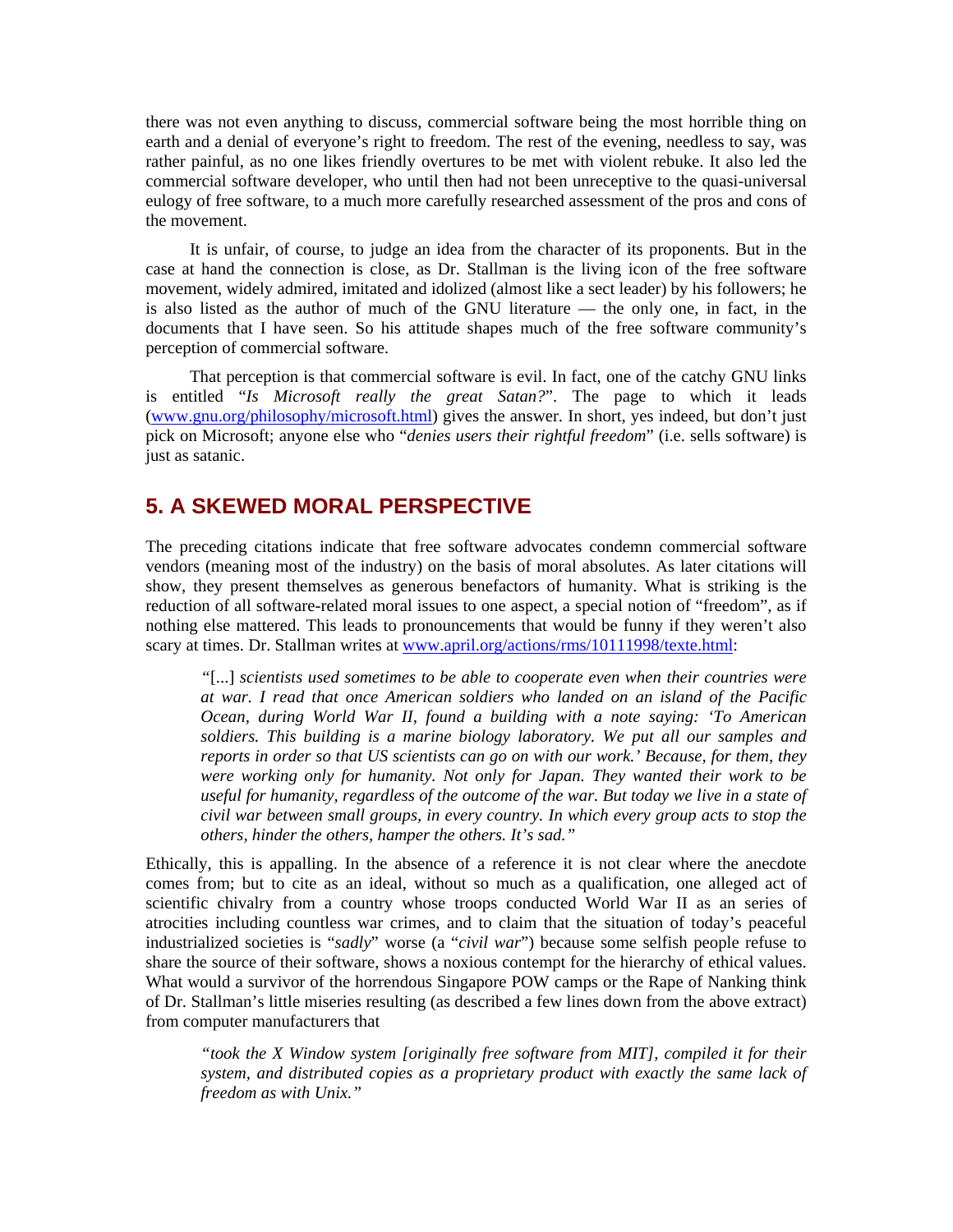This is the danger of single-issue proponents: they lose all sense of perspective and start thinking that their perceived "moral" problem is the only one that counts.

Here is another example of the consequences. Eric Raymond, another of the leaders of the free software movement — although he prefers the term "open source" — uses his Web page to proselytize for gun rights. One quote will suffice, although readers interested in this propaganda can find it at www.netaxs.com/~esr/guns/gun-ethics.html and neighboring pages. The title is Ethics from the Barrel of a Gun: What Bearing Weapons Teaches About the Good Life; note the reference to ethics. It starts:

*"There is nothing like having your finger on the trigger of a gun to reveal who you really are. Life or death in one twitch — ultimate decision, with the ultimate price for carelessness or bad choices. It is a kind of acid test, an initiation, to know that there is lethal force in your hand and all the complexities and ambiguities of moral choice have fined down to a single action: fire or not?"* 

Such balderdash would be easy to dismiss if it were not highly visible from the author's Open Source pages (I came across it when looking for Mr. Raymond's famous essay, *The Cathedral and the Bazaar*) and didn't have any ethical implications.<sup>2</sup>

A bit of background is useful for non-US readers. A minority of gun nuts (a term that Mr. Raymond actually applies to himself), supported by an all-powerful lobby, the National Rifle Association, has managed to terrorize Congress into maintaining loose gun laws with no equivalent in the rest of the civilized world. The official pretext — the Constitution's Second Amendment, devised in the late 18th century to establish a popular, Swiss-style militia guarding against the return of oppressive power — is absurd for many reasons: there is no Swiss-style militia in the US (guns are used for pleasure and, of course, for killing ordinary people); the US political system has a remarkable combination of checks and balances, making the imposition of a dictatorship rather unlikely; the historical exceptions to this observation — such as McCarthyism and institutionalized racial discrimination — were not, if memory serves us well, met by armed resistance from an outraged citizenry; and a real aspiring dictator would have means of oppression, such as missiles, tanks and perhaps nuclear weapons, against which even the sophisticated guns on which Mr. Raymond roves ecstatic in his Web pages would be rather powerless.

But the results of such a stance are clear to everyone, and a shock to citizens of other democratic countries: a murder rate higher than in any other first-world country, a constant race between police and criminals for ever more lethal weapons, free availability of murderous devices in barely regulated "gun shows", 12-year-olds trained in weapons since kindergarten who go on shooting rampages with guns borrowed from the family cupboard. Month after month, the reports of death and devastation, most avoidable with the common-sense rules in place in other countries, hit the headlines. To which the "gun nuts" respond with: "*Guns don't kill people, people do*". (Sure. Try murdering fifteen of your co-students and five of your teachers in five minutes with a kitchen knife.)

Is it right, one might ask, to make a connection between Mr. Raymond, who is only one person, and the rest of the free software community? Although some readers will disagree I believe the answer is yes, for at least three reasons:

 $\overline{a}$ 

 $2$  This passage about Raymond's gun advocacy caused a lot of criticism from some readers, as the issue is highly controversial in the US. I have left it for completeness, but it is only a side argument; the reader who doesn't agree with me on this point can ignore it, as the rest of the discussion stands without it.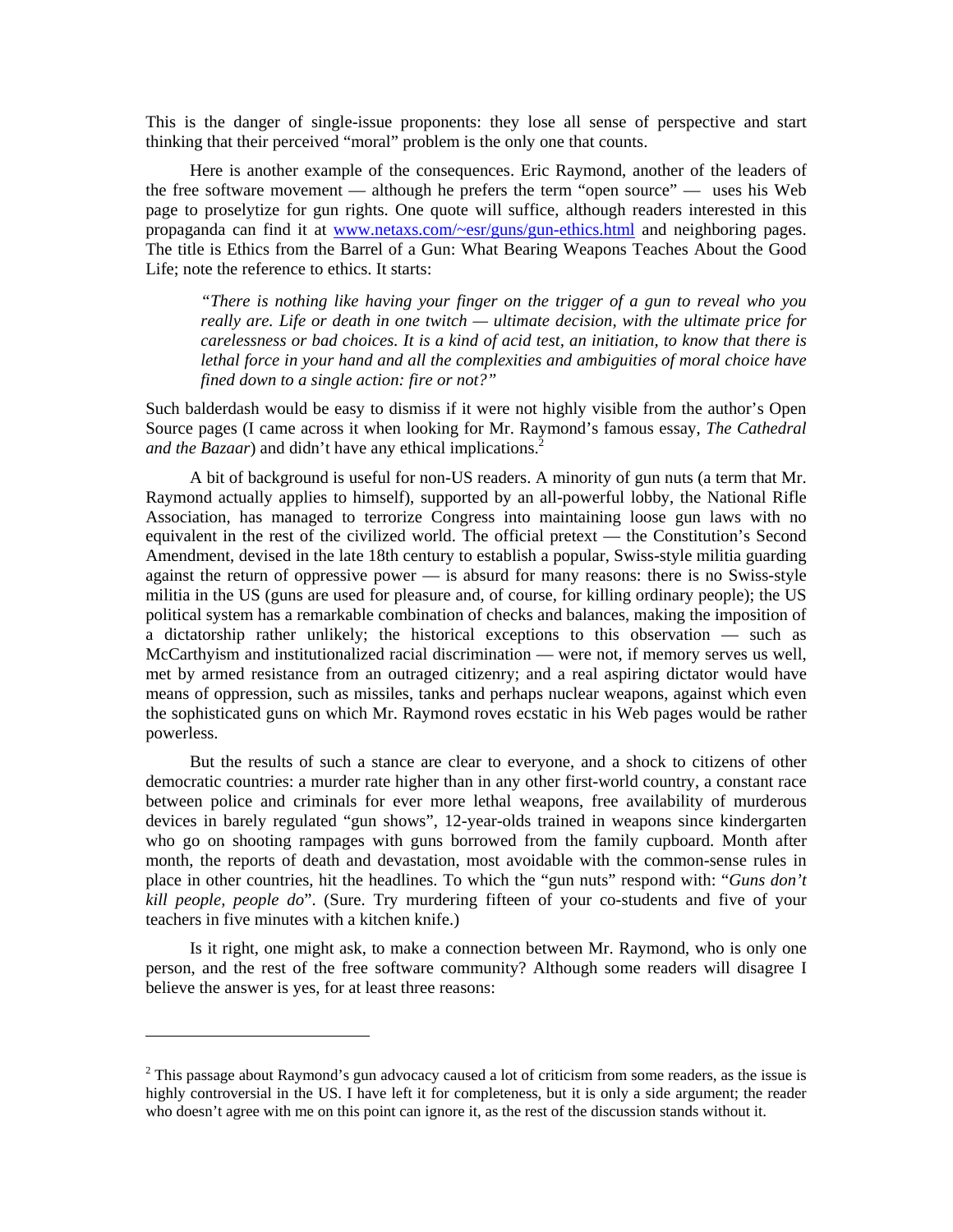- His propaganda is prominent in his Web pages, one of the most frequently accessed sources of information about the free software movement, to which the media's references draw countless unsuspecting visitors.
- Eric Raymond has been one of the most visible proponents of the Open Source movement, widely interviewed and cited. He is a public person; his views inevitably commit the rest of the movement unless it disavows them.
- They have not indeed, as far as I know, been publicly disavowed by other open source leaders; for example Richard Stallman, whose differences and competition with Eric Raymond are widely known, has not to my knowledge — dissociated himself from the gun propaganda.

These other leaders would be well-inspired in my opinion to dissociate themselves from Raymond's view of freedom, and confirm that it's not what they have in mind. Given the choice between

- a society where all software would be proprietary, and civilized measures would be in place preventing (for example) a disturbed white supremacist from buying a police gun without any background check at a gunshow, then going to a Jewish day camp in Los Angeles to shoot at everyone in sight (a tragedy that happened just a few weeks ago);
- a society where all software would be free and Mr. Raymond's views on gun "freedom" were fully realized

any ethically conscious person would choose the former. The free software advocates should acknowledge that some issues are more important than who owns software, and that human life is one of them.

## **6. THE QUALITY CONCERN**

 $\overline{a}$ 

One issue that is less important than human life (except that it may ultimately affect human lives) but has obvious ethical resonances is the quality of the software a programmer produces.

Isn't it relevant, for an ethics-preoccupied software engineer, to worry about this aspect? Is it more or less important than software ownership?

In a way, it is unfair to take the free software advocates to task on this issue because part of the success of offerings such as Linux and GCC has been their reputation for quality, and the often repeated comment that, if you find a bug in one of these products, you will have a much easier time reporting it and getting it fixed than if you try calling Sun<sup>3</sup> or Microsoft customer support about a problem with their proprietary, binary-only products. With open source you benefit — so the explanation goes — from the collective ability of many people to dive into the code and find out what's wrong.

This reasoning is largely correct, at least for some of the major free software products. Linux and GCC are widely praised by their users. Yet not all is rosy. Like commercial software, free software is — surprise — of very variable quality. You find the best and the worst. My own experience with free software has included both kinds. Recently, my company has had more than our share of the second; we have had to cancel one major project, and reengineer a product completely, after wasting many person-months and disappointing customers, because of the deficiencies of two separate GNU products (the GCC compiler for Windows and the editor

 $3$  Since the appearance of this article a significant part of Sun's software has been open-sourced.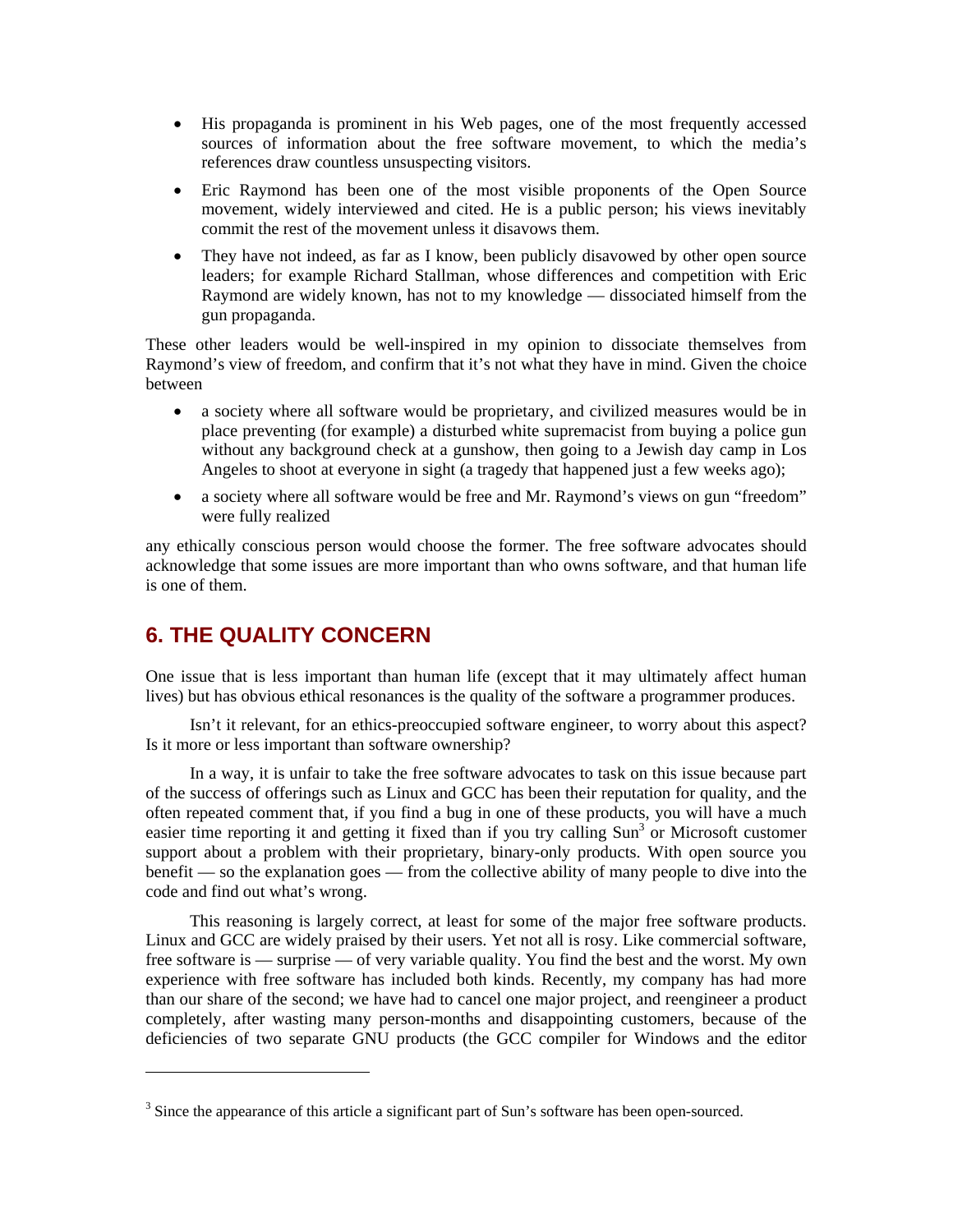under GTK). In both cases the scenario was the same: fixes to well-known bugs being promised and promised again; everyone waiting for months and months, until it becomes clear that nothing will happen; in the end, having to write off all the affected developments. Since no one is in charge, and you didn't pay for the products, there is no one to blame.

Even in products that are good or excellent overall, the distribution of work among many people may mean a high degree of variation between components of a product. One person who doesn't share the general enthusiasm for Linux is Ken Thompson from AT&T, co-creator of the original Unix and recipient of the Turing award (the "Nobel prize" of computing). In a recent interview he couldn't contain his scorn for the quality of the Linux code:

"*I've looked at the source, and there are pieces that are good and pieces that are not ... My experience and some of my friends' experience is that Linux is quite unreliable. Microsoft is really unreliable but Linux is worse.*" (*IEEE Computer*, 32, 5, May 1999, page 61.)

In a different case, the newsgroups *comp.risks* recently published a report of rather horrendous and elementary C errors found in a quick and simple check of the source of the FreeBSD operating system (see catless.ncl.ac.uk/Risks/20.18.html#subj9.1).

Even though the GNU products are often good, the licenses which accompany them are no better, in the warranties (or rather absence thereof) they offer to the user, than commercial software. A typical quote, from www.gnu.org/software/year2000.html:

"*The Free Software Foundation does not provide warranties for its software. We can't afford to. So we can't promise that GNU software has no Year 2000 bugs, any more than we could promise you the same thing about another sort of bug.*"

It is indeed amusing to note, in the GNU public license, the place where the inflammatory proclamations about freedom stop and the tone becomes much more measured. That is also surprise! — the place where the license switches to the topic of software "warranties". At this point the discourse begins to sound much more familiar (upper case in the original, see www.gnu.org/copyleft/gpl.html):

"*EXCEPT WHEN OTHERWISE STATED IN WRITING THE COPYRIGHT HOLDERS AND/OR OTHER PARTIES PROVIDE THE PROGRAM "AS IS" WITHOUT WARRANTY OF ANY KIND, EITHER EXPRESSED OR IMPLIED, INCLUDING, BUT NOT LIMITED TO, THE IMPLIED WARRANTIES OF MERCHANTABILITY AND FITNESS FOR A PARTICULAR PURPOSE. THE ENTIRE RISK AS TO THE QUALITY AND PERFORMANCE OF THE PROGRAM IS WITH YOU. SHOULD THE PROGRAM PROVE DEFECTIVE, YOU ASSUME THE COST OF ALL NECESSARY SERVICING, REPAIR OR CORRECTION.*"

Doesn't this sound familiar? Where have we seen it before? Oh yes! In the hated "proprietary" licenses, those which "*take away your freedom and mine*": no warranty of any kind; "*AS IS*"; caveat emptor.

In using such terms the GNU license is neither better nor worse than most of the rest of the industry. Very few providers of software are able, today, to warrant their software the way producers of non-software artifacts warrant their offerings. (It should be pointed out, however, in reference to the first of the quotations above, that Y2K-compliance guarantees are becoming increasingly available.)

We cannot be too harsh on GNU and consorts in this respect. But given the violence of their attacks on the rest of the software industry, and their self-positioning as freedomdefending angels, it is fair to ask: do you have your priorities right?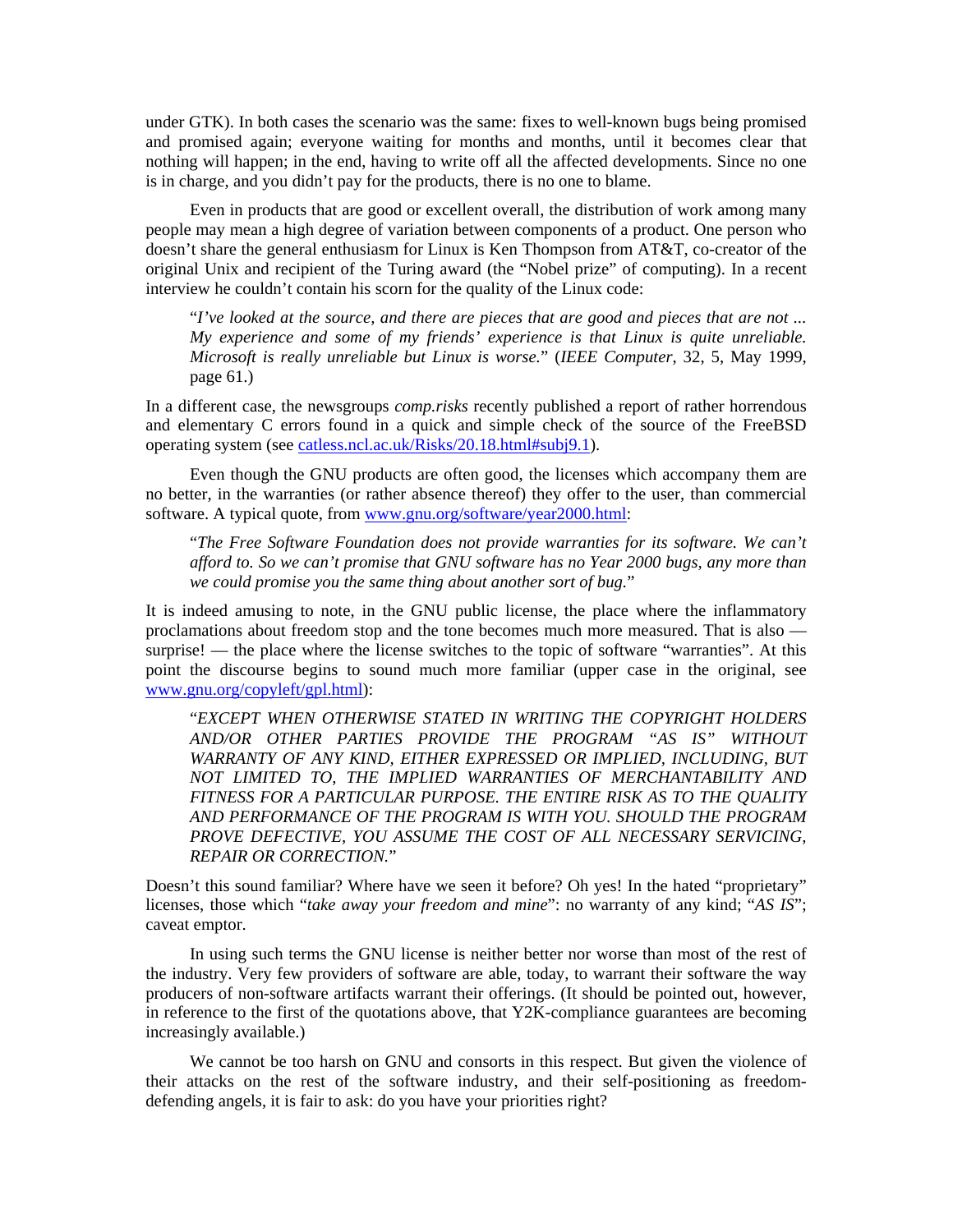Here is a hypothetical question to help understand what's at stake. Assume two pieces of software with a similar purpose. We could imagine for example that they are both for managing a surgical device or airplane controls, but let's not make things unnecessarily dramatic and simply assume a normal software application, important and useful but not necessarily lifethreatening — a text editor, a compiler, a graphics library, a Web server. Now assume that the two products differ as follows:

- Product F is free software. It comes with the standard no-warranty warranty.
- Product P is proprietary software. It costs \$50 for the binary-only version. It uses the most advanced techniques of software engineering. It never crashes, or departs in any way from its (mathematically expressed) specification. The seller is, in fact, so sure of those qualities that he will commit in writing that any violation of the specification during execution will immediately lead to reimbursement of the purchase price and compensation for any damages incurred.

According to the free software literature, product F, being the only one that preserves users' "freedom", is the ethical one. The seller of product P is still a repugnant profiteer.

The question, left as an exercise for the reader, is: which one of these solutions do you consider the more ethical? Auxiliary question: does your answer change if the price of the product becomes \$5000? \$50,000? \$5 million?

Hypothetical though they may be (an unfortunate result of the current state of the art in software engineering), these are bona fide questions. I think I know my own answers: I would consider the second solution more ethical (certainly at \$50, and possibly regardless of the price, unless perhaps someone can show that it takes advantage of an undue monopoly), but I don't claim these are the only possible answers. The free software advocates, for their part, do sound like they have found the truth. What I mostly see is that by concentrating on one aspect of the picture they have developed a skewed view of ethics, which can, by itself, become unethical.

Second auxiliary question for special credit: you think the revolutionary software development technique you have just invented makes it possible to produce provably bug- free products such as P. You need \$20 million dollars to productize it. Your university will be glad to pay for a postdoc for six months if you teach an extra course. The government funding agencies, after taking a year to review your application, tell you to get lost as your proposal has no commercial value. (Public funding is very much "goal-oriented" these days.) But you have found a group of investors that values your idea. Of course they expect to make a huge windfall from their investment, so they'll laugh if you suggest free software.

The question: should you go with them, or is it more ethical to turn down the proposal and devote the next five years of your life to a free LATEX extension for Babylonian cuneiform?

#### **7. PRODUCTS AND SERVICES**

If we accept that the matter of software quality may have ethical implications, one of the tenets of the free software movement becomes rather disturbing. The free software axioms hold, as we have seen, that although charging for software is wrong it is all right to charge for services associated with the software, such as maintenance and training. The risk here is that such an attitude may lead to products with known deficiencies, giving the provider a ready-made source of juicy service contracts.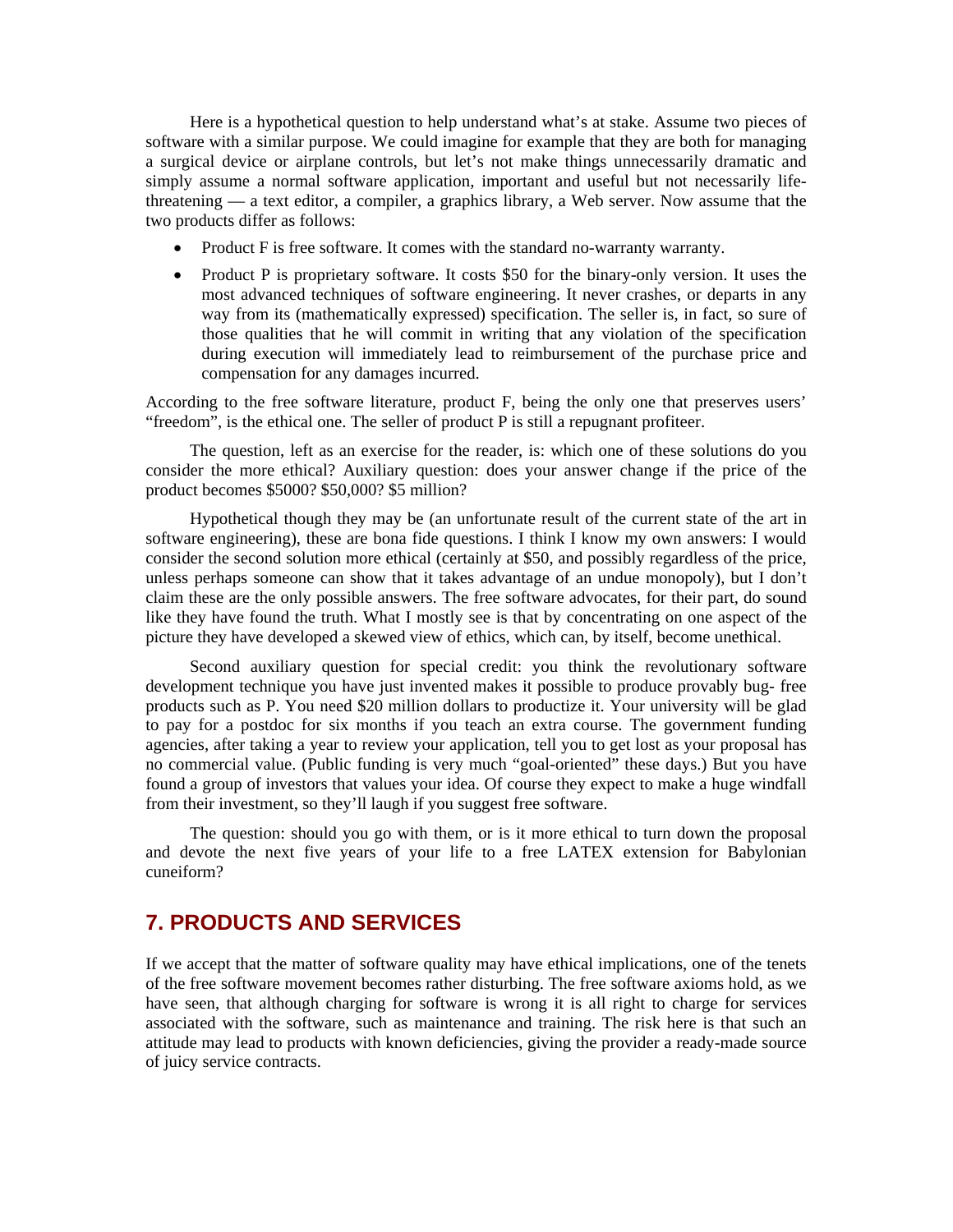To date, there is no proof that any provider of free software has engaged in such practices, so it would be unfair to turn this worry into a criticism of the current state of the art in free software. But as a worry it is legitimate, especially at a time when ever bigger fish from the mainstream software industry clamor their newly discovered fondness and enthusiasm for the gospel of free software (proclamations which, in some cases, cannot but leave a strange aftertaste).

The practice of releasing products that are just good enough to convince buyers, and just bad enough to turn into service cash cows, is not unheard of in the software industry: anything to make a buck. This is not the fault of the free-software people. But their all-out focus on one single issue, "freedom" as they define it, and their refusal to attach any ethical value to another, quality, does nothing to help advance this critical component of the software profession's social and moral responsibility to the world around it.

#### **8. HOLIER THAN THOU**

Why do people write free software? The free software literature mostly cites one motive: an altruistic desire to help fellow human beings. Richard Stallman had this to say at the start of the GNU project:

"*I'm looking for people for whom knowing they are helping humanity is as important as money."* (www.gnu.org/gnu/initial-announcement.html.)

#### and recently (Linux World, 1999):

"*Although we do business to make a living and live, there are things that are above and beyond that. Such as making the world a better place.*"

#### Wow!

GNU describes its goals (www.gnu.org/philosophy/pragmatic.html) as "*pragmatic idealism*":

"*Every decision a person makes stems from the person's values and goals. People can have many different goals and values: fame, profit, love, survival, fun, and freedom, are just some of the goals that a good person might have. When the goal is to help others as well as oneself, we call that idealism.* 

*My work on free software is motivated by an idealistic goal: spreading freedom and cooperation.*"

The already cited Paris lecture opened up (no trace of any pandering to the audience) with:

"*I can describe the idea of free software in three words: liberty, equality, fraternity.*"

The reader does not have to be a cynic to start wondering, after a few too many affirmations of one's unmitigated devotion to the sole purpose of "*helping humanity*", what the real story is. Saints do not typically go around clamoring "*I am a saint*". Tartuffe, however, did. (Molièrere's *Le Tartuffe, ou l'Imposteur* is required high-school reading in France. Maybe that's why French people often have such a hard time taking proclamations of absolute abnegation seriously.)

Questioning the motives of self-proclaimed benefactors of humanity is only normal, if only because they themselves not only question the motives of those whom they views as enemies of humanity (the commercial developers) but openly present them as liars:

"*The economic argument [for charging for software] goes like this: 'I want to get rich' (usually described inaccurately as 'making a living')*" (www.gnu.org/philosophy/shouldbefree.html).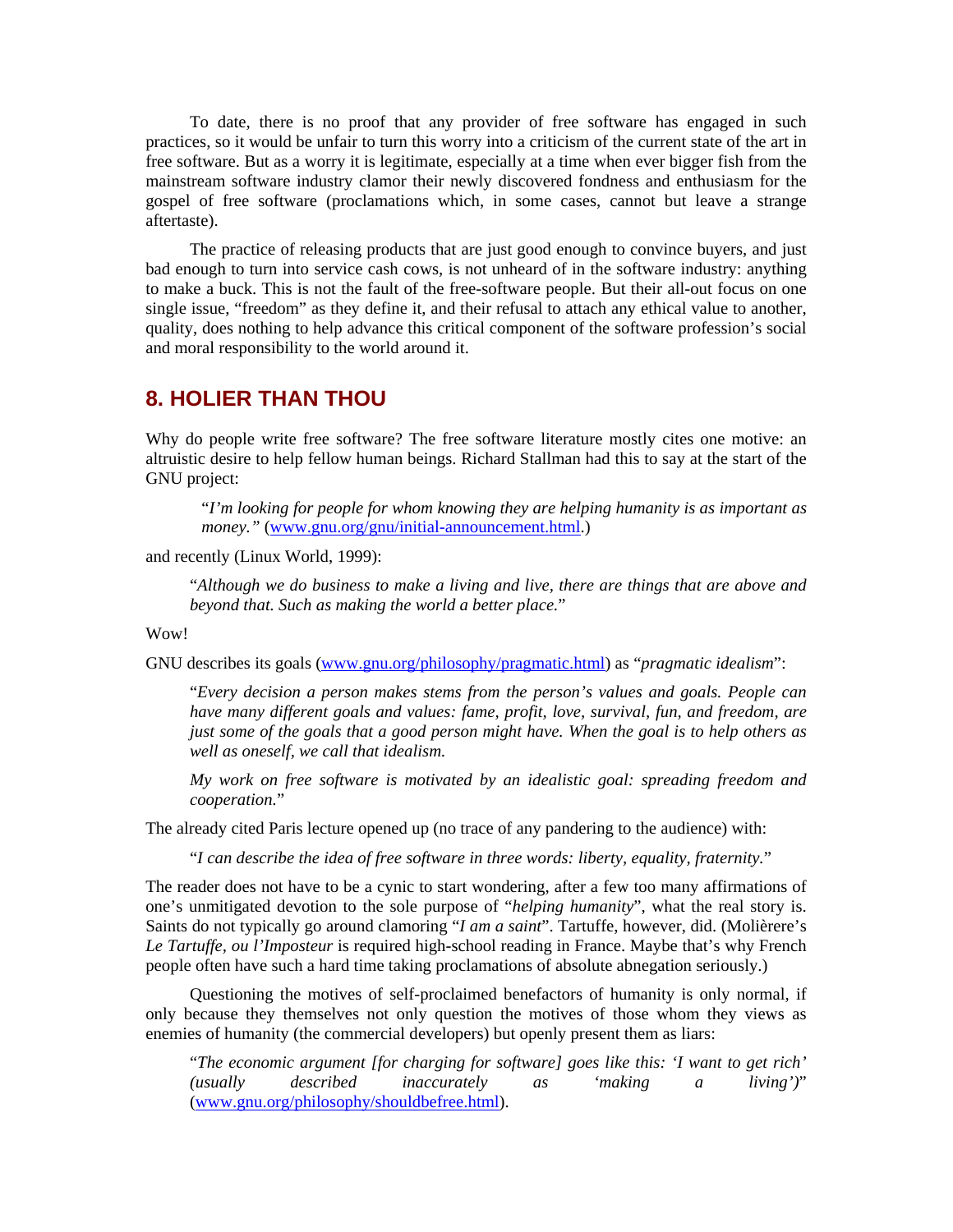This slandering of commercial software developers, presenting the asserted desire to "*make a living*" as a lie covering their unabated greed, is pretty outrageous. It is all the more revolting, from an ethical standpoint, in view of the reality that many developers of "free" software of the taxpayer-funded category have the comfort of a monthly salary from an institution that cannot legally go bankrupt, such as a state-funded university. This provides a convenient vantage point for bashing commercial software developers, who have often put everything at risk to pursue their ideal. Many of them fail miserably, gaining only ruin and a divorce; some manage to "make a living"; a few will become rich, as they are indeed entitled to if their talent, effort, business sense and luck get them there. The functionaries have no right to deny them this right to live from honest work.

Here it should be pointed out that besides money a common motivating force for software entrepreneurs is their rejection by traditional institutions, including those who support free software. Many a successful industry figure has told the story of how he or she went to management with a great idea, only to be rebuked, and was so outraged by the reaction as to go away, implement the idea as a software package, and prove the idiots wrong. The motives of such people deserve respect, not abuse.

Even if all commercial software developers became wealthy, there would be no ethical basis for picturing them as greedy liars. Wanting to get rich is not morally reprehensible. If it were, shouldn't we hate people who buy lottery tickets? We don't. (Moralists tend to reserve their scorn for the lottery organizers.) At least the entrepreneur who starts a software company, perhaps with the hope of becoming rich, takes a personal risk, far higher than the price of a lottery ticket. That doesn't automatically make her a hero — and it is indeed one of the differences between commercial and "free" software developers that the former do not, in addition to other expected benefits, demand that the world hail them as saintly benefactors of humanity. But it also doesn't make her a despicable thug. There is nothing wrong about believing enough in one's ideas, and ideals, to put one's livelihood at stake.

The character assassination of commercial software developers by the extremists of free software, and their failure to accept that people with different views of the world can be honest and even idealistic in their own ways, has no moral basis.

It would be a natural reaction to counter at the same level, and dismiss the free software folks as a bunch of hypocrites. That would be a mistake. One should not respond to intolerance by intolerance. (And you never know: someone might, after all, advertise his sainthood and be a saint, if an immodest one<sup>4</sup>.)

We should, as noted, question their motives; but this does not necessarily mean dismissing these motives as obvious lies. We must investigate them with an open mind, expecting that we will find cases of the advertised generosity — along with other impulses, some noble, some self-serving. We must, in other words, dispassionately try to understand, beyond the self-aggrandizement of some of the free software literature, why people do write free software.

 $\overline{a}$ 

<sup>&</sup>lt;sup>4</sup> In the name of full disclosure, the reader must be warned that all comments about sainthood in this article are based on hearsay rather than on the author's personal experience or encounters.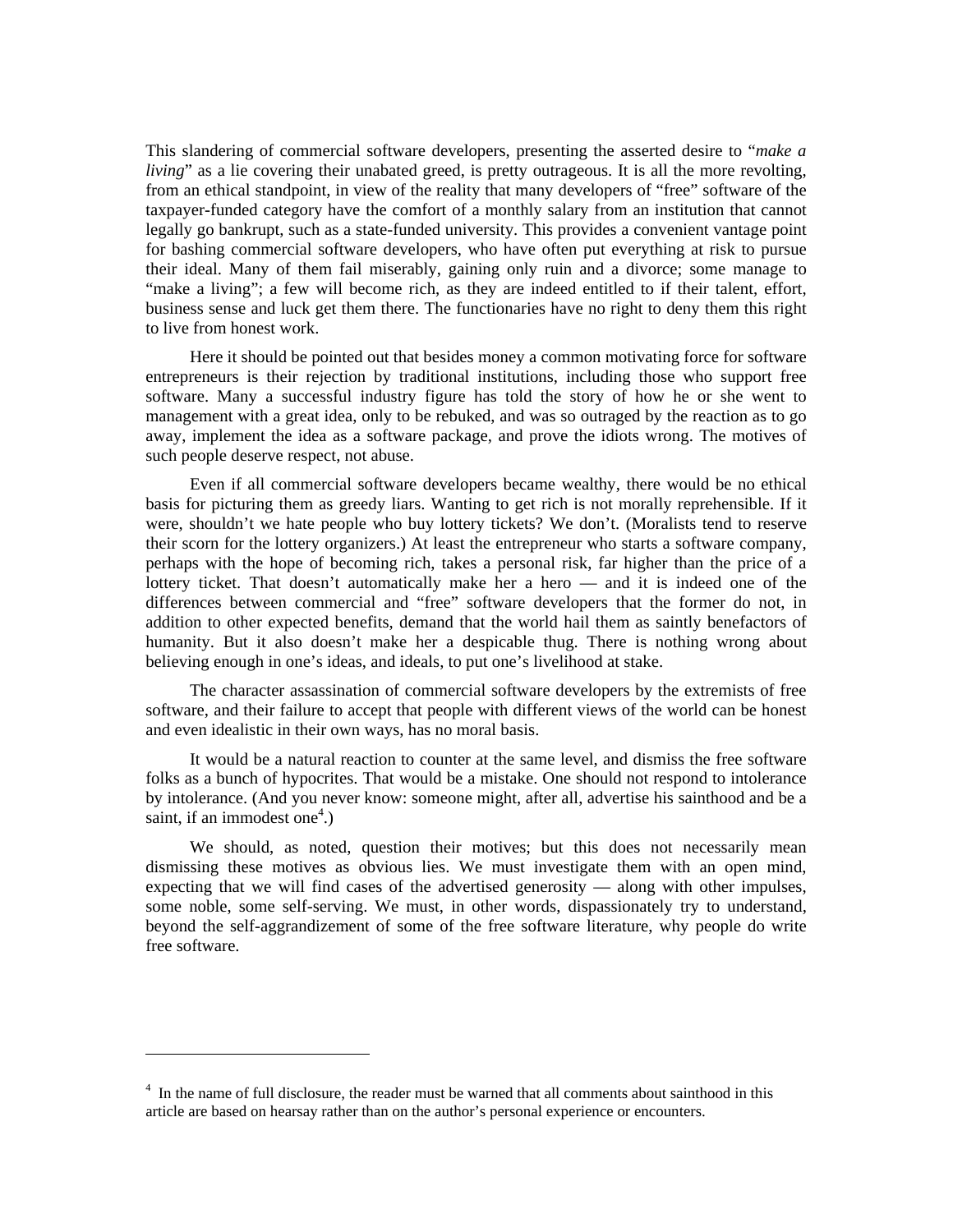#### **9. REASONS FOR PRODUCING FREE SOFTWARE**

People who stumble across free software for the first time are often surprised that anyone would willingly decide to give up any fees for the products he or she develops. But in fact it is not hard to find several reasons why, for many developers, this makes sense. All the reasons cited below occur quite commonly in practice.

According to some of the literature cited above, the sole reason is *desire to do good*. It is not the sole reason, but may be a reason. Someone sincerely wants to help the rest of the industry with software tools. There is no cause to doubt that this is often part of the free software developers' motives.

Another common motive is the realization that *there is no money to be made* from the development. You make your software free because you feel that you couldn't sell it anyway there is no market, or you can't find investors to get a company started, or you realize you are better at programming than salesmanship. These days, for example, few people will pay for an editor; it is not surprising that many editors are free. Netscape, to take another example, only made its browser free (in two different ways: permitting use of the binary versions at no cost, and releasing the Mozilla product as open source) when Microsoft made its own Internet Explorer available on Windows at no cost, killing the market overnight. Until then, the Netscape browser was sold for a fee.

A motive that combines some of the previous two is the *attempt to correct limitations or deficiencies of existing tools*. You are not completely happy with an existing product (commercial or free) and fear that its producer won't correct the problem fast enough for your needs; so you decide to go ahead and do it yourself — either as an add-on to the existing product or as a redevelopment. You may feel, especially in the case of an add-on, that your contribution is not significant enough to convince people to buy the result.

Making a product free is also a great way to *enlist the help of others*. You realize that you can't do everything by yourself and discover that free, open-source development helps you find collaborators. One of the marvelous effects of the Internet has indeed been to enable software developers to put out announcements and obtain help from many people, often complete strangers until then, all over the world.

Another common reason is the *desire to learn*. You want to enter a new, promising area but don't know much about it. Because this is you first foray into that area, you realize that no one would pay you for developing the product, but that's OK because the primary benefit you expect is education. You realize that the best way to learn is often to do. Often this case implies the previous one as well: by developing the software in a free and open fashion you hope to get help from people who are also learning, or (better yet) already know the field.

Related to the desire to learn is *increasing one's marketability*. The industry is always in need of talented software engineers, but everyone who has to hire developers knows the incredible range in programming skills — most managers will readily admit that they see a ratio of 1 to 20 in the productivity of people with seemingly comparable backgrounds — and how difficult it is to evaluate candidates based on anything else than their tangible record of actually producing successful software. If you want to price yourself above your peers, what's better than spending a couple of years building a great free utility, then come to a technically savvy recruiter and say "Oh, by the way, I wrote the WIMP (Wimp Isn't Microsoft Project) Microsoft-Project look-alike for Linux, which 15,000 people download every day and Red Hat includes in its distribution". A great way to help the world, nibble away at the Great Satan of Redmond, and advance your career.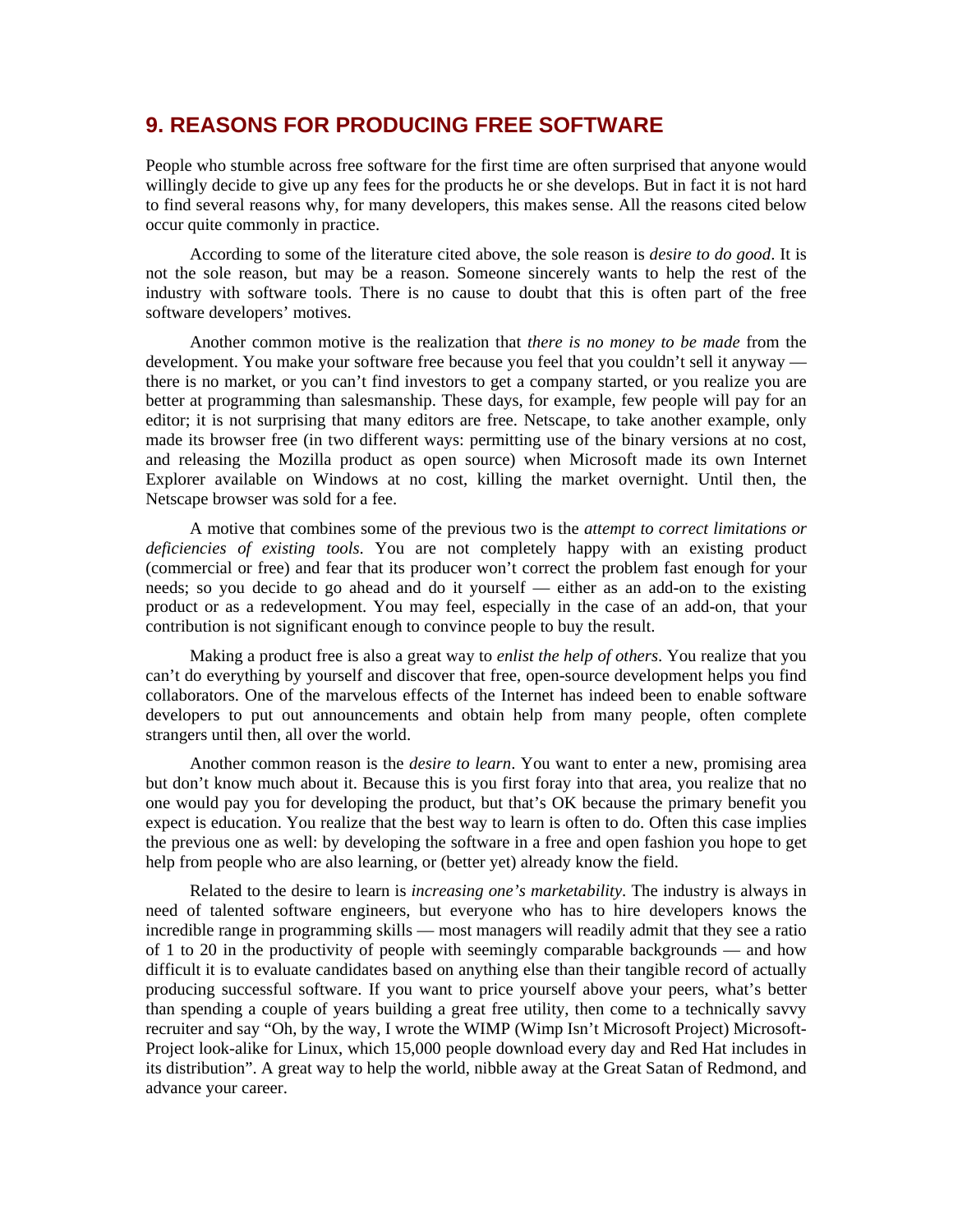Also frequent is the *desire to make money*. This seems contradictory with the notion of free software, but is in fact quite compatible. At the time of writing, the stock market has just seen a successful IPO for Red Hat, a provider of Linux deliveries all based on free software. Anything Linux-based makes investors vibrate (almost as much as anything Internet-related). A number of companies, such as Cygnus (which according to the GNU pages has more than 50 employees) have built their business around distributing and servicing free software. Eric Raymond writes:

"*I expect to be quite wealthy once the dust from the Linux IPOs has settled.*" (www.netaxs.com/~esr/travelrules.htm)

There is nothing wrong with this — except when commercial developers trying to "*make a living*" are accused of moral perversion because their alleged secret motive is ... to become wealthy. One can only compliment the founders of Cygnus and Red Hat: they saw in free software a great business opportunity, and banked on it. It is indeed true in some cases that you can make more money by giving away the software and charging for services. But it's an economic strategy, not an ethical matter. **A business model is not a moral imperative**.

This list of motives is not in order of importance, but if it were we would probably have to put pretty close to the top the *search for glory*. People want to get famous by writing a program that everyone will use. It is indeed interesting to see that many of the advocates of free software suffer no visible atrophy of the ego organ. An extreme case is Richard Stallman's wellknown uneasiness at the widespread media attention devoted to Linux, a system that he feels (no doubt with some justification) could not have succeeded without all the groundwork of the GNU project. About a year ago, an editorial of the *Linux Journal* made much fun of a letter by Dr. Stallman requesting that  $Linux$  — and, as a result, the journal — be renamed to a more appropriate acronym, *Lignux*, acknowledging Linus Torvalds's debt to GNU. People in charge of both the operating system and the journal didn't seem to find the idea that brilliant. Judging from its current Web site, GNU seems to have given up on pushinng "Lignux", but continues to argue that the operating system should be called "GNU/Linux". We wish them luck. Like everyone else, they are entitled to recognition of their contribution. If they appear a little vainglorious at times, who would cast the first stone? Just cease slandering people whose aims are different. Some humans want to be rich more than they want to become famous; others want fame more than they want wealth. Most people, given the opportunity, would gladly be rich, and famous, and admired too. We're all humans. Just spare us the sermon on how much nobler you are.

This list of reasons why people go into free software is probably not complete. Its most striking feature is how close it is to what motivates the developers of proprietary software. The relative rankings may be different, but most of the categories will be present, to some extent, in both cases. This is not so surprising. Apart from a minority of saints, most people share the same basic desires, in a variable mix determined in part by personality and in part by circumstances. One of the true differences between people is tolerance, or lack thereof. Most of us can live with imperfect companions as long as we and they are tolerant of each other. Intolerant saints, real or self-proclaimed, are a dangerous proposition.

#### **10. THE GREAT SATAN**

Among the reasons for free software, one more deserves some consideration: hatred of the "evil empire" — Microsoft.

It is not hard to understand some of the reasons for the resentment of Microsoft. The company grew unbelievably quickly. Software engineers have a nagging feeling that it was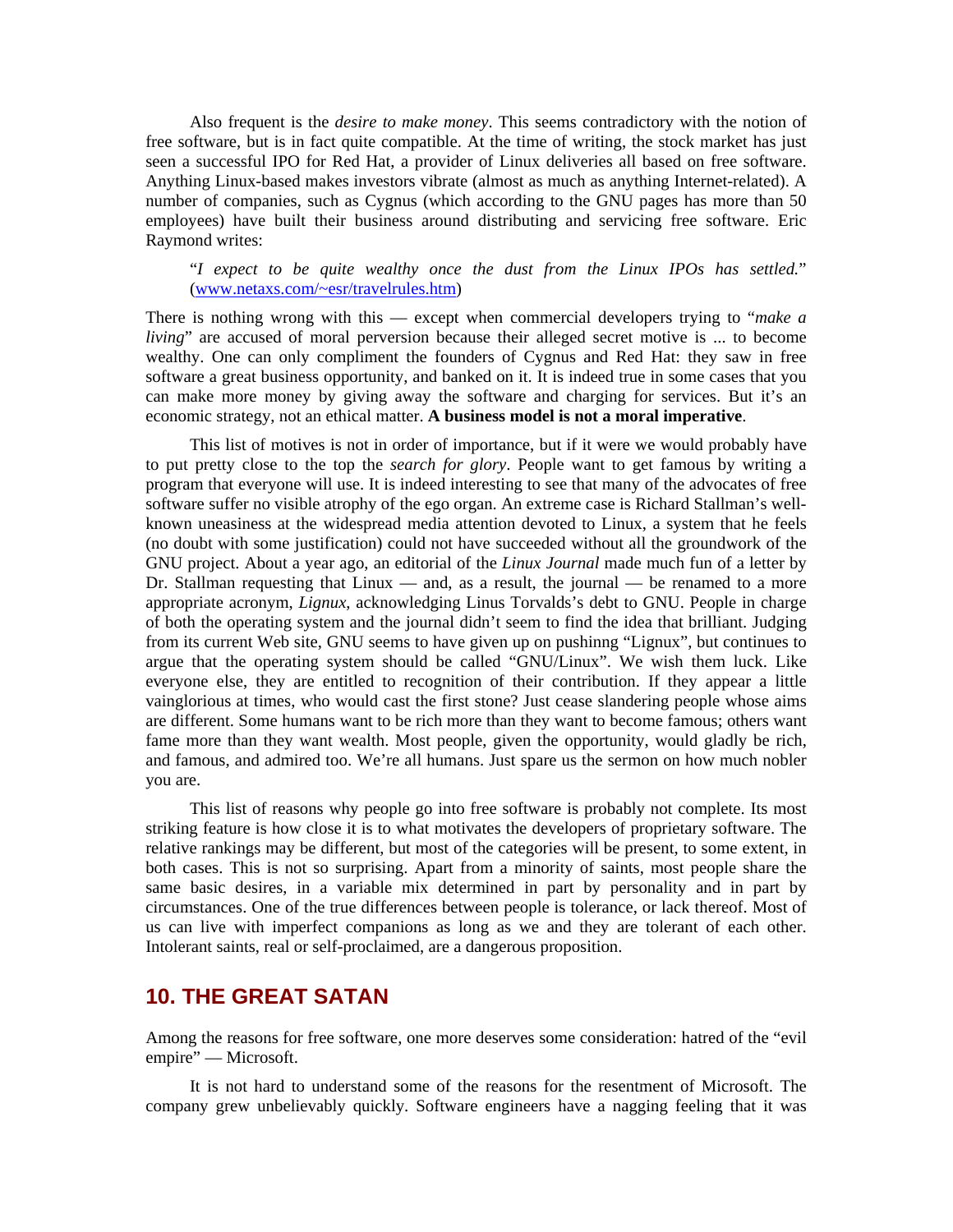partly a result of sheer luck: when IBM obtained DOS from Microsoft and hence created the modern Personal Computer industry, it didn't demand exclusivity, enabling the more prescient Microsoft to sell the same solution to every IBM competitor. (It is interesting to see that IBM's mistake was based on a reasoning — we don't make money out of software products, we make money from selling "iron", i.e. computers — that is not unlike the GNU/FSF argument that one should not sell software, but it's OK to sell computers, as well as services etc.) The reputation of Microsoft among developers is not helped by the persistent rumor about Bill Gates —hailed by the popular press as the all-time genius of software engineering — that when he did write code the result wasn't impressive. The perceived arrogance of Microsoft in dealing with partners, competitors, computer vendors and customers does not help.

Anti-Microsoft feeling is also reinforced by the nature of the Microsoft tools. Not only do they deserve their reputation of crashing frequently; even when they work, they often give computer-savvy users the impression of forcing them into an intellectual stranglehold. Instead of the Unix programmer's freedom to drive the interaction with versatile commands and scripts, you have to follow the exact scheme that the Redmond boys, in their wisdom, have devised for you.

For all that it is easy to miss the incredible contributions of Microsoft — and its de facto partner, Intel — to the just as incredible progress of the computer industry. By establishing a mass market that enabled staggering price reductions, "Wintel" has made the computer revolution possible. The most fanatical advocates of Linux do not seem to realize that, without Microsoft, Intel and the resulting 200 million compatible PCs, without the \$500 400-MHz systems<sup>5</sup> including a complete operating system, there would be no Linux. The entire computer world, Microsoft groupies and Microsoft haters, is riding on the coattails of Microsoft.

It is easy enough to lambaste Bill Gates. It is less self-flattering for the anti-Microsoft community to understand why Microsoft has reached its unique status. There was the initial stroke of luck, of course. But there was also an in-depth understanding of the market. There was in particular a relentless effort at integration: you write a Microsoft Project plan, integrate a Microsoft Excel spreadsheet and a Microsoft Word document into it at the click of a mouse, post it on your Intranet with Microsoft Front Page for your colleagues to access with Microsoft Internet Explorer, have it automatically generate an e-mail with Microsoft Outlook whenever a deadline slips, and so on. The underlying engineering effort is huge, and does more to explain Microsoft's continued success than any conspiracy theory.

The other major explanation is the dismal failure of Microsoft's competitors. The torchbearer of commercial Unix, Sun Microsystems, had a once-in-a-lifetime opening circa 1989. Microsoft's nascent Windows operating system was late and buggy; the Sparc architecture with SunOS and OpenWindows was an exciting mass-market candidate. Instead Sun apparently decided that the mass market was not good enough because of low margin and ferocious competition, and that it was more profitable to sell high-priced servers replacements for IBM mainframe — to Wall Street. During all that time Bill Gates (as was later reported) was scared of what Unix could do to his business; his competitors never seized the opportunity.

When they woke up, it was too late: Microsoft owned the desktop and, with it, people's minds. Microsoft even had become skillful enough to recover from its initial misreading of the Internet revolution. Its competitors had lost. Their feeble attempts to reinvent themselves with

 $\overline{a}$ 

 $<sup>5</sup>$  Post-publication note: these are supposed to be impressive figures (by 1999 standards). For the current</sup> equivalents, check the ads in last Sunday's papers.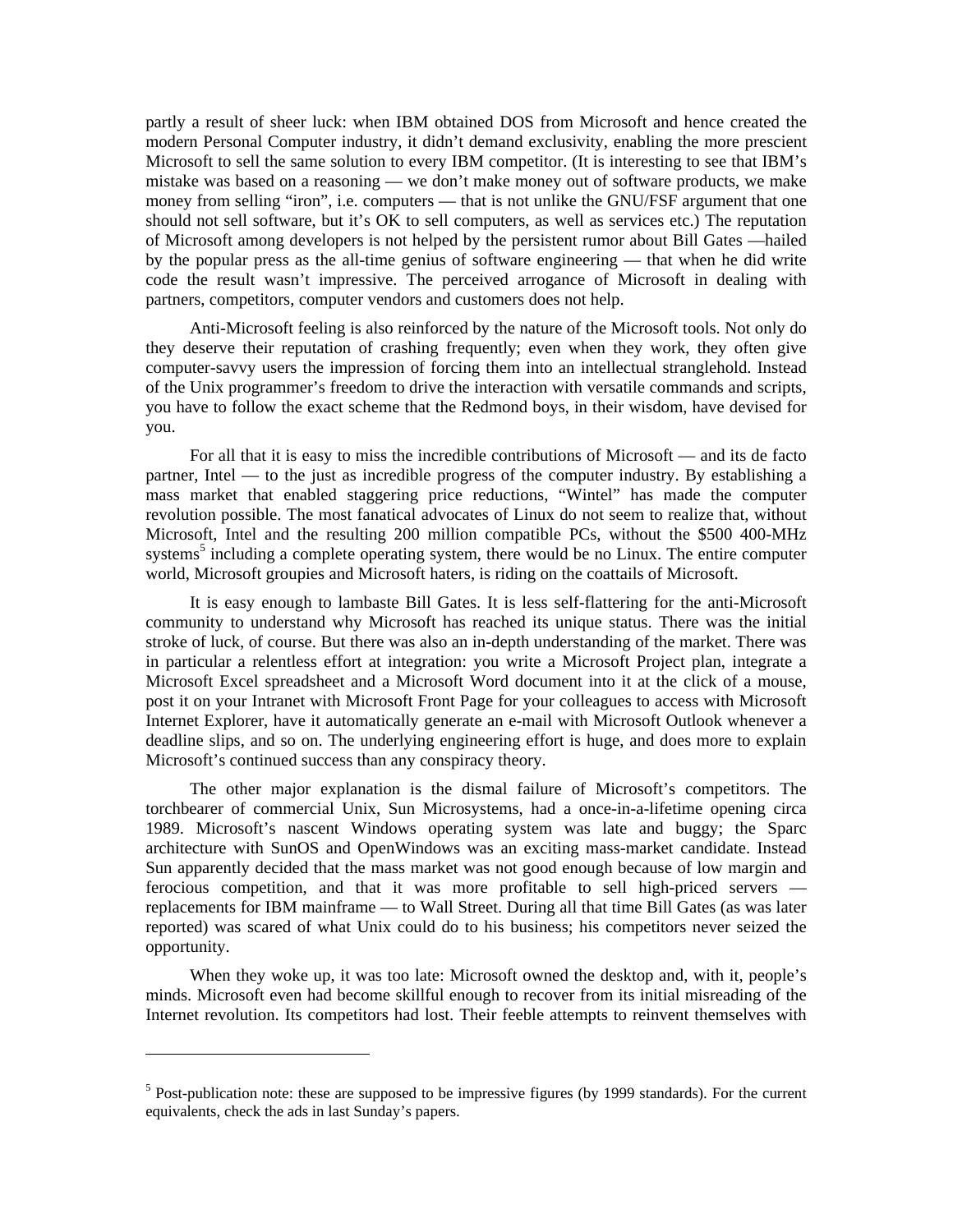other technologies (such as the Java programming language for Sun, a vain attempt to challenge the Microsoft power) will not reverse that historic defeat.

In achieving this result, Microsoft, however unpopular some of its tactics may be, relied for the most part on its business acumen and its technical dedication. The losers have no one to blame but the skills of their competitor, and their own myopia.

This applies in part to the free software community. The initial 1984 announcement of the GNU project (www.gnu.org/gnu/initial-announcement.html) stated that:

"*Starting this Thanksgiving I am going to write a complete Unix-compatible software system called GNU (for Gnu's Not Unix), and give it away free to everyone who can use it. Contributions of time, money, programs and equipment are greatly needed.* 

*To begin with, GNU will be a kernel plus all the utilities needed to write and run C programs: editor, shell, C compiler, linker, assembler, and a few other things. After this we will add a text formatter, a YACC, an Empire game, a spreadsheet, and hundreds of other things. We hope to supply, eventually, everything useful that normally comes with a Unix system, and anything else useful, including on- line and hardcopy documentation.*"

The GNU project has produced many good tools, for which the software community must be grateful; but it has not produced, fifteen years later, the announced system. The closest thing to the kernel is Linux, which came from outside the project.

Microsoft envy is very palpable in the current excitement around Linux. On the floor of a conference such as Linux World (now held twice a year in the US, with equivalents in many other countries) one can hear the constant Microsoft bashing. The jokes can be funny up to a point, but soon one starts to realize that the problem most people have is not Microsoft. It's that they are not Microsoft.

A famous French comic strip and animated cartoon shows the Grand Vizir (who goes by the name Iznogoud) at the Caliph's court, constantly plotting to get rid of his debonair master, and constantly failing in his schemes, every new one cleverer than the last. His motto, repeated in every tone from envy to complaint to exasperation, is "*I want to be the Caliph in the Caliph's place!*".

Iznogoud is, pathetically, human. Most of us, given a choice, would really like to be the Caliph in the Caliph's place. What motivates the wheelers and dealers at Linux world may be, for a part, a desire to help their fellow computer users. But, mostly, they want to be the Caliph in the Caliph's place. They might just as well admit it in as many words.

### **11. THE ETHICS OF ACKNOWLEDGMENT**

A point of ethics that arises in the design of free software has not yet been raised in this discussion (or anywhere else that I have seen).

Many free-software products are "copycat" versions of commercial software. The GNU project indeed made its mark by providing quality replacements for dozen of Unix utilities, from awk and yacc to troff and cc. (It is ironic that, even though the goal of the project, quoted above, was to replace Unix with a free operating system, most of its results were for a long time used mostly on commercial Unix systems.)

Such tools usually do not raise a *legal* issue: it is considered acceptable to start from a tool's specification and reimplement an equivalent version, as long as you don't use any of the original code.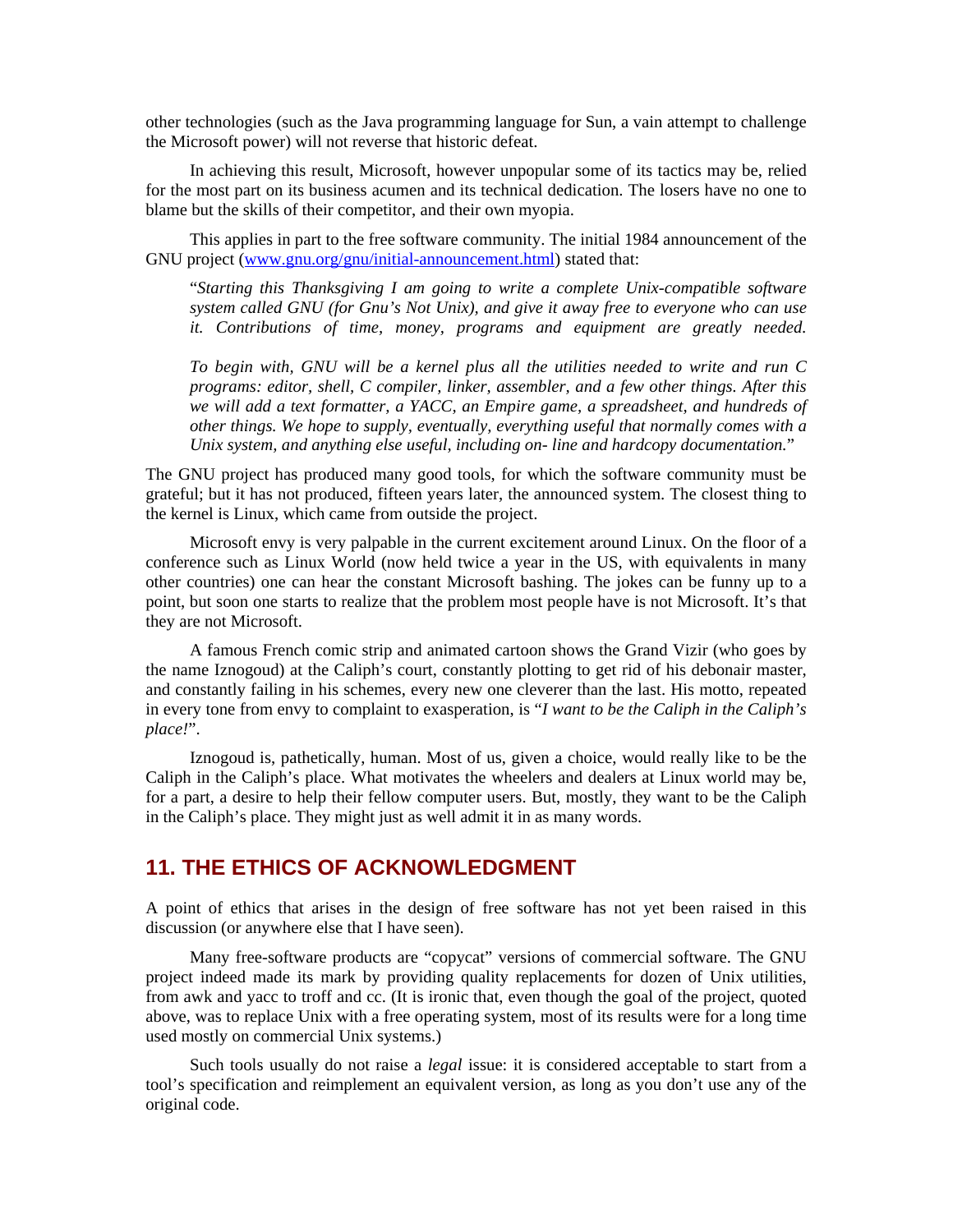The *ethical* picture is not as clear, especially given the uncompromising nature of the attacks on commercial software developers, abundantly illustrated earlier. By reimplementing someone's design, you are not stealing his code, but you are taking his ideas. That by itself is not unethical; building on the insights of others is in fact an integral part of the scientific process — at least as long as you respect them. Respect implies, in particular, *acknowledgment*.

Many open-source software developer seem to think they are somehow above this rule. Take the book *Gimp: the GNU Image Manipulation Program* by Michael J. Hammel, published in 1999 by SSC (publishers of Linux Journal). It includes a 4-page acknowledgment section, stating at the beginning that

"*Of course, there are the original authors of the GIMP, Spencer Kimball and Peter Mattis. At the time of the GIMP's original release, they were undergraduate students at the University of California at Berkeley.* [...] *The story goes something like this: Spencer and Peter* [decided] *that a Photoshop-like tool for UNIX systems would be a fun thing to do.*"

GIMP is indeed a free-software "copycat" of Adobe's Photoshop commercial product. What's striking here is that nowhere do the four pages of acknowledgments include any suggestion that the people who designed Photoshop at Adobe might, possibly, deserve a modicum of recognition too.

This absence, unfortunately typical, shows a grave ethical lapse. That the Adobe developers were paid for their efforts does not remove the need to acknowledge their contribution. They invented a brilliant design and worked hard to implement it. However generous the authors of GIMP may have been to the world by producing a "free" imitation of that invention, they could not have done it without the anterior contribution of the Photoshop folks, and Adobe's money.

In software, much of the hard work and creativity goes into specifying a system. You also have to implement it, but that's not necessarily the place where you will show your brilliance. Seeing your specification, and having access to your system, a good developer can often reimplement it at reasonable effort. Doing something that has already been done by someone else — like Linux after Unix — is an order of magnitude easier, if only because there is an existence proof: the reimplementer knows it can be done.

It is both a boon and a bane that the interface of a product to the rest of the world, often the most difficult part of the work, is also the hardest to protect (since you cannot let customers use the product without telling them how to use it!). It's a boon for users, competitors, and freesoftware advocates; it's a bane if you work hard only to see a more powerful competitor prosper on the strength of your ideas. (The first spreadsheet program, VisiCalc, was an immediate hit, leading to great commercial success not for its inventor but for the next implementer, Lotus.)

It is legal, and it may be ethical, to start from someone else's design and reimplement it. It is profoundly unethical not to acknowledge it, whether the originator dealt in free or in commercial software.

This is not just a matter of being fair and courteous to the people who made possible your own job and hence your own little claims to fame and a great career. It is also a matter of acknowledging the tremendous contributions of commercial software. Commercial products not only save lives; more prosaically, they established the historical basis without which there wouldn't have been any free software. GNU, as we have seen, was unable by itself to build an operating system; the paragon of evil, Microsoft, provided the economic basis that made Linux possible. There would also not have been a GNU (and a GCC, a Linux, a Bison and so on) if there hadn't been a Unix in the first place, arising from the stroke of genius of two AT&T Bell laboratories researchers — Thompson and Ritchie — working in a strictly proprietary context.